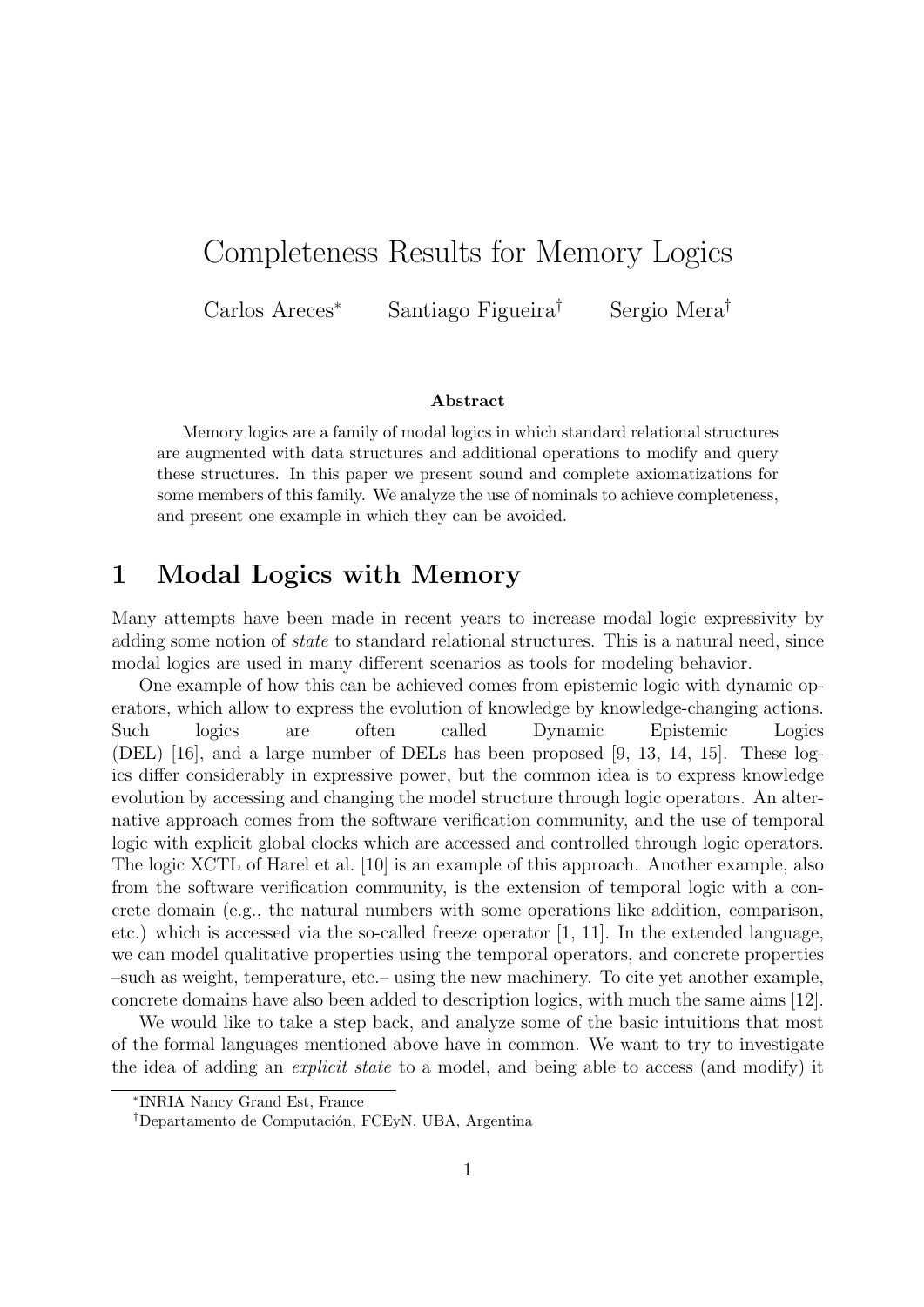via logical operators. And we would like to take this idea in its simplest form, in order to be able to understand it in detail.

We can take a standard relational structure and complement it with a *data structure*, that will keep the state information we want to model. We will also add to the logical language a collection of operations to modify and access the data structure. Formally, given a relational structure  $\langle D, (R_r)_{r \in \mathsf{Rel}}, L \rangle$  where D is a non empty domain,  $(R_r)_{r \in \mathsf{Rel}}$ is a set of relations over D, and L: Atom  $\rightarrow 2^D$  is a labeling function that assigns atomic properties to elements of D, we extend the structure with a set  $S \subseteq D$ . We can think of S as a set of states that are 'known' to us, and it will represent our current 'memory'. Even in this simple setting we can define the following operators:

$$
\langle D, (R_r)_{r \in \mathsf{Rel}}, L, S \rangle, w \models \text{D}\varphi \quad \text{iff} \quad \langle D, (R_r)_{r \in \mathsf{Rel}}, L, S \cup \{w\} \rangle, w \models \varphi
$$
  

$$
\langle D, (R_r)_{r \in \mathsf{Rel}}, L, S \rangle, w \models \textcircled{k} \quad \text{iff} \quad w \in S.
$$

As it is clear from the definition above, the 'remember' operator  $\hat{r}$  (a unary modality) just marks the current state as being 'known' or 'already visited', by storing it in our 'memory' S. On the other hand, the zero-ary operator  $\mathbb{R}$  (for 'known') queries S to check if the current state has already been visited. Notice that the extension of S is dynamic and it can vary during the evaluation of a formula; while the 'concrete' operation we can apply to  $S$  is simple membership.

Other operators can naturally be added, for example:

$$
\langle D, (R_r)_{r \in \mathsf{Rel}}, L, S \rangle, w \models \textcircled{e}\varphi \quad \text{iff} \quad \langle D, (R_r)_{r \in \mathsf{Rel}}, L, \emptyset \rangle, w \models \varphi.
$$

I.e., we can use the erase operator  $\Theta$  to completely wipe out the memory S. We have introduced this family of logics, that we called memory logics, and investigated its expressive power in [2, 3, 4].

The language we have just described is very flexible, and it can be used to easily characterize model properties. For example if all states in the domain of a model  $\mathcal M$ satisfy the formula  $\Theta(\hat{r})\langle r\rangle$  (k) then the relation  $R_r$  is reflexive (we wipe out the memory, memorize the current point of evaluation and verify that it is accessible). Similarly, if they satisfy  $\Theta(\hat{\mathbf{r}})[r]\langle r\rangle(\hat{\mathbf{k}})$  then  $R_r$  is symmetric (erase memory, memorise the current point of evaluation and verify that all successors can reach back the memorized point). Actually, using  $(\hat{e})$ ,  $(\hat{r})$  and  $(\hat{k})$  we can express properties similarly as how it is done in the hybrid language  $H\mathcal{L}(\downarrow)$  [5]. But in [3, 4] we have shown that the modal language extended with (e),  $\hat{r}$  and  $\hat{k}$  is strictly less expressive than  $H\mathcal{L}(\downarrow)$ .

In this article we are interested in providing complete axiomatizations for these logics. With this aim in mind, we will include in the language also nominals and the hybrid  $\Phi$ operator (see [5, 6] for details on hybrid logics). As discussed in [8], the hybrid machinery can be used to prove general completeness results, and to axiomatize logics which are otherwise difficult to characterize.

The rest of the paper is organized as follows. In the next section we formally introduce the different logics we will investigate. In Sect. 3 we present a sound and complete axiom-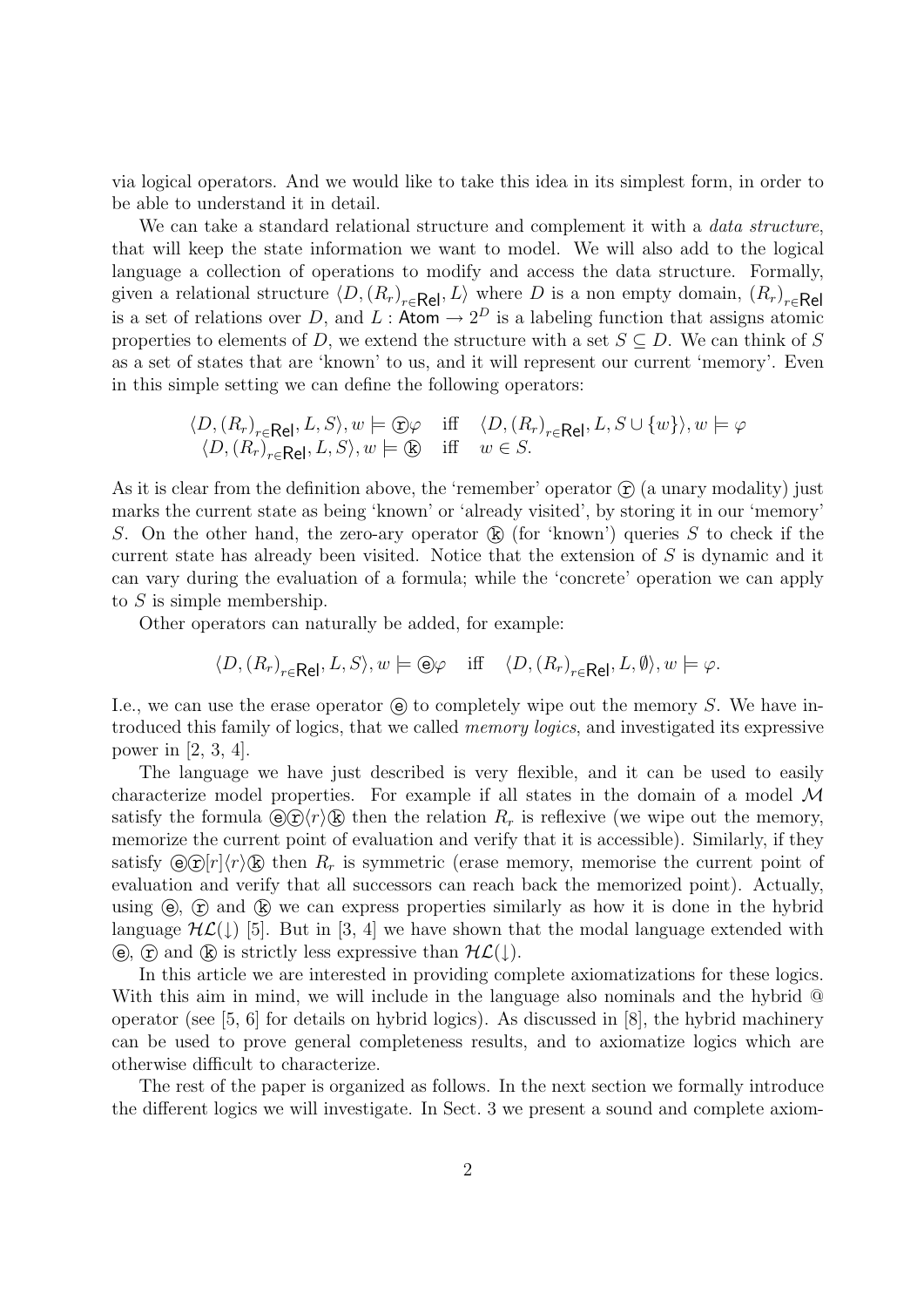atization for  $\mathcal{HL}(\mathbb{Q}, \mathbb{C}, \mathbb{Q})^1$ , the basic modal logic extended with nominals,  $\mathbb{Q}$ , and the  $\mathbb{C}$ and  $(k)$  memory operators. Our axiomatization crucially involves the use of nominals. As discussed in [3], the  $\hat{r}$  and  $\hat{k}$  operators are very expressive, and even when added to the basic modal language, they already give rise to an undecidable logic. In [3] we introduced a logic including  $\hat{r}$  and  $\hat{k}$  with additional constrains on how the modal and the memory operators interact. In that work we showed that although this logic is strictly more expressive than  $ML$ , it turns out to be decidable. We will show a sound and complete axiomatization for this logic in Sect. 4. Finally in Sect. 5 we discuss completeness for a language including the  $\Theta$  operator. We conclude in Sect. 6 with some final remarks.

### 2 Syntax and Semantics of Memory Logics

In this section we formally introduce the languages mentioned above, together with some basic notation and notions related to completeness.

**Definition 1** (Syntax). Let Prop =  $\{p_1, p_2, ...\}$  (the propositional symbols), Nom =  ${n_1, n_2,...}$  (the nominal symbols) and Rel =  ${r_1, r_2,...}$  (the relational symbols) be pairwise disjoint, countable infinite sets. Let  $\mathsf{Atom} = \mathsf{Prop} \cup \mathsf{Nom}$ . The set Forms of formulas in the signature  $\langle$ Prop, Nom, Rel $\rangle$  is defined as:

$$
\text{Forms} ::= \top | p | i | \& | \neg \varphi | \varphi_1 \land \varphi_2 | \langle r \rangle \varphi | \mathbb{Q}_i \varphi | \mathbb{Q} \varphi | \mathbb{Q} \varphi,
$$

where  $p \in \text{Prop}, i \in \text{Nom}, r \in \text{Rel}$  and  $\varphi, \varphi_1, \varphi_2 \in \text{Forms}.$  We use  $[r] \varphi$  as a shorthand for  $\neg \langle r \rangle \neg \varphi$ .

**Definition 2** (Semantics). Given a signature  $S = \langle$ Prop, Nom, Rel $\rangle$ , a model for S is a tuple  $\langle D, (R_r)_{r \in \text{Rel}}, L, S \rangle$ , satisfying the following conditions: (i)  $D \neq \emptyset$ ; (ii) each  $R_r$  is a binary relation on D; (iii) L: Atom  $\rightarrow 2^D$  is a labeling function such that  $L(n)$  is a singleton whenever  $n \in \text{Nom}$ ; and (iv)  $S \subseteq D$ .

Given the model  $M = \langle D, (R_r)_{r \in \text{Rel}}, L, S \rangle$  and  $w \in D$ , the semantics for the different operators is defined as follows:

 $\mathcal{M}, w \models \top$  always  $\mathcal{M}, w \models p$  iff  $w \in L(p)$   $p \in$  Atom  $\mathcal{M}, w \models \neg \varphi \quad \text{iff} \quad \mathcal{M}, w \not\models \varphi$  $\mathcal{M}, w \models \varphi \land \psi \quad \text{iff} \quad \mathcal{M}, w \models \varphi \text{ and } \mathcal{M}, w \models \psi$  $\mathcal{M}, w \models \langle r \rangle \varphi$  iff there is w' such that  $R_r(w, w')$  and  $\mathcal{M}, w' \models \varphi$  $M, w \models \overline{\mathbb{Q}}_i \varphi$  iff  $M, v \models \varphi$  where  $L(i) = \{v\}$ <br> $M, w \models \overline{\mathbb{Q}} \varphi$  iff  $\langle D, (R_r)_{r \in \mathbf{Rel}}, L, S \cup \{w\} \rangle, u$  $\mathcal{M}, w \models \textcircled{f}\varphi \quad \text{iff} \quad \langle D, (R)$ <br> $\mathcal{M}, w \models (\text{R}) \quad \text{iff} \quad w \in S$  $\langle D, (R_r)_{r \in \mathsf{Rel}}, L, S \cup \{w\} \rangle, w \models \varphi$  $\mathcal{M}, w \models \mathbb{R}$  iff  $\mathcal{M}, w \models \Theta \varphi \quad \text{iff}$  $\langle D, (R_r)_{r \in \mathbf{Rel}}, L, \emptyset \rangle, w \models \varphi.$ 

<sup>&</sup>lt;sup>1</sup>Our notational convention for naming logics is the following. We will call  $ML$  the basic modal logic, with the standard modal operators. We will use  $H\mathcal{L}$  for the modal language extended with only nominals. And we will then list the additional operators included in the language. For example  $HL(\mathbb{Q}, \mathbb{Q}, \mathbb{Q}, \mathbb{Q})$  is the modal language extended with nominals, and the  $\mathbb{Q}, \mathbb{Q}, \mathbb{R}$  and  $\Theta$  operators.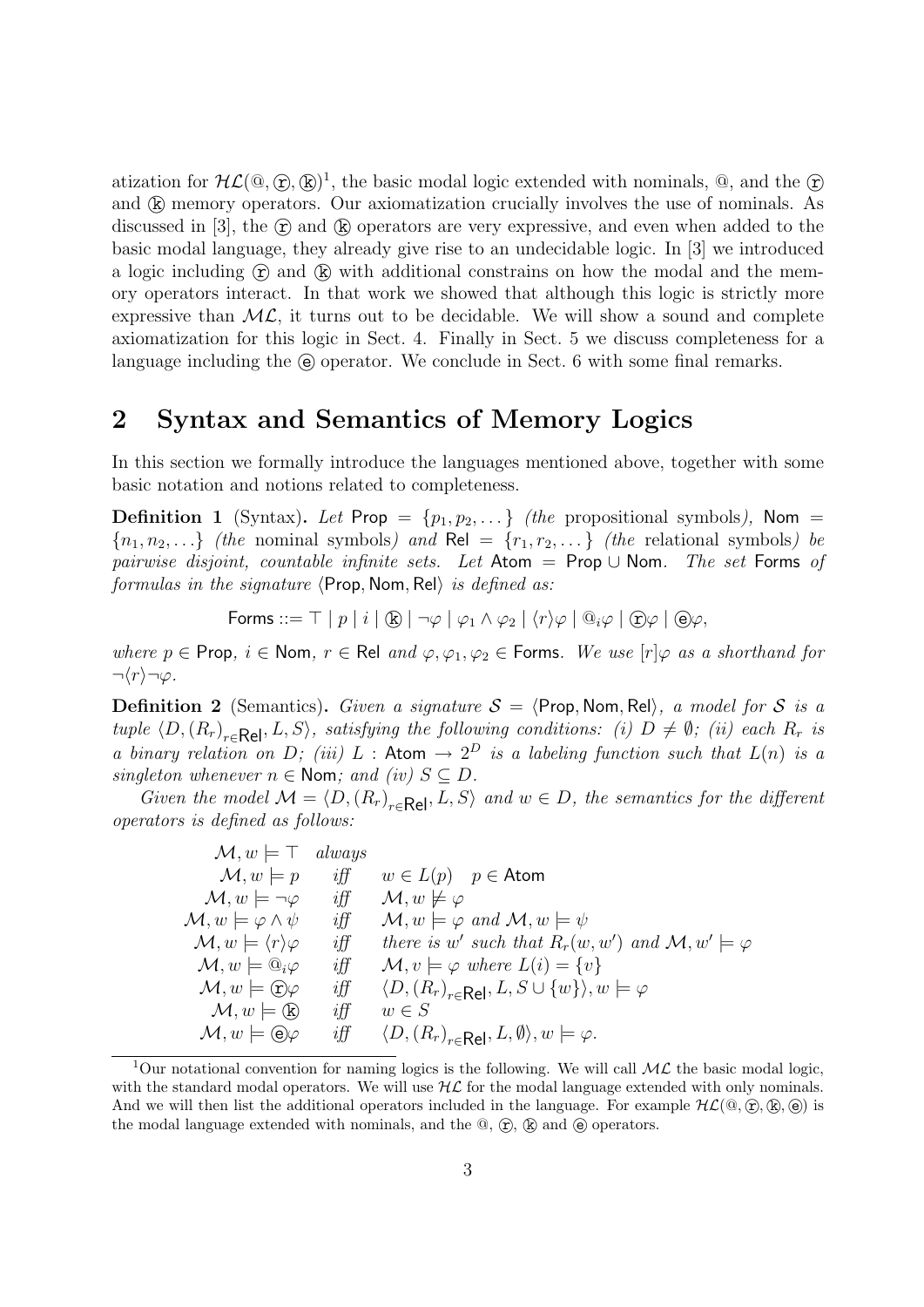Given a model  $\mathcal{M} = \langle D, (R_r)_{r \in \mathsf{Rel}}, L, S \rangle$  and states  $w_1, \ldots, w_n \in D$ , we will write  $\mathcal{M}[w_1,\ldots,w_n]$  for the model  $\langle D,(R_r)_{r\in\mathsf{Rel}}, L, S\cup \{w_1,\ldots,w_n\}\rangle$ .

Given a model M, we say that  $\varphi$  is valid on M and write  $M \models \varphi$  if for all states w in the domain of M we have that  $\mathcal{M}, w \models \varphi$ .

**Definition 3** (Satisfiability, Validity, Completeness). Let  $\mathcal C$  be a class of models. We say that  $\varphi$  is satisfiable in C if there is a model  $\mathcal{M} \in \mathcal{C}$  and a state w in the domain of M such that  $\mathcal{M}, w \models \varphi$ . We say that  $\varphi$  is valid in C if  $\neg \varphi$  is not satisfiable in C. The notions of satisfiability and validity can be extended to set of formulas in the usual way. For example, we say that a set of formulas  $\Gamma$  is satisfiable in a class of models C if there is a model  $M \in \mathcal{C}$  and a state w in the domain of M such that for all formulas  $\varphi \in \Gamma$  we have  $\mathcal{M}, w \models \varphi$ . We will note  $T(\mathcal{C})$  the set of all valid formulas in  $\mathcal{C}$ .

Given an axiomatization A, a formula  $\varphi$  is a theorem of A if it is an axiom in A, or it can be obtained by a finite number of applications of inference rules in A from axioms of A. We write  $T(A)$  for the set of all theorems in A.

We say that a formula  $\varphi$  is consistent with respect to an axiomatization A (or Aconsistent) if  $\neg \varphi$  is not a theorem of A. The notion of consistency can be extended to a set of formulas  $\Gamma$  by requiring that for no finite subset  $\Gamma^f$ , the formula  $\bigwedge \Gamma^f \to \neg \top$  be a theorem of A.

Given an axiomatization  $\mathcal A$  and a class of models  $\mathcal C$  we say that  $\mathcal A$  is sound for  $\mathcal C$ if  $T(\mathcal{A}) \subseteq T(\mathcal{C})$ , and that it is complete for  $\mathcal{C}$  if  $T(\mathcal{C}) \subseteq T(\mathcal{A})$ . Completeness can be equivalently defined in terms of consistency and satisfiability:  $\mathcal A$  is complete for  $\mathcal C$  if every formula consistent in  $A$  is satisfiable in  $C$ .

Finally, we say that an axiomatization  $A$  is strongly complete with respect to  $C$ , if every A-consistent set of formulas is satisfiable in  $\mathcal{C}$ .

In this article we will present a number of axiomatizations and prove them (strongly) complete with respect to different classes of models. The different logical languages involved will be defined in terms of the operators introduced in Definitions 1 and 2; and we will be interested mainly in the class of all models, and the class  $\{D, (R_r)_{r \in \text{Rel}}, L, S\} \mid S = \emptyset\}$ of models with no previously 'remembered' states. This last class is a natural choice: in the absence of the  $\Theta$  operator, evaluating formulas on such models provides additional expressivity, and the intuitive meaning of the *remember* and *known* operators are naturally captured. For example the formula  $\mathcal{D}\langle r\rangle\mathcal{D}$  characterizes reflexivity of  $R_r$  over this class (that is, let  $\mathcal{M} = \langle D, (R_r)_{r \in \mathbf{Rel}}, L, S \rangle$  be an arbitrary model, except that  $S = \emptyset$ , then  $\mathcal{M} \models \mathcal{D}\langle r \rangle \mathcal{B}$  if and only if  $R_r$  is reflexive). This no longer holds when S is arbitrary. See [3] for further details.

As we mentioned in the introduction, we will also be interested in a logic in which the behavior of the remember operator is highly coupled with the modal transitions to ensure decidability. In this logic, every time we make a modal step, we are constrained to remember the current state. We change the semantic definition of  $\langle r \rangle$  to be:

$$
\langle D, (R_r)_{r \in \mathsf{Rel}}, L, S \rangle, w \models \langle r \rangle \varphi \quad \text{iff} \quad \exists w' \in D, R_r(w, w') \text{ and}
$$

$$
\langle D, (R_r)_{r \in \mathsf{Rel}}, L, S \cup \{w\} \rangle, w' \models \varphi
$$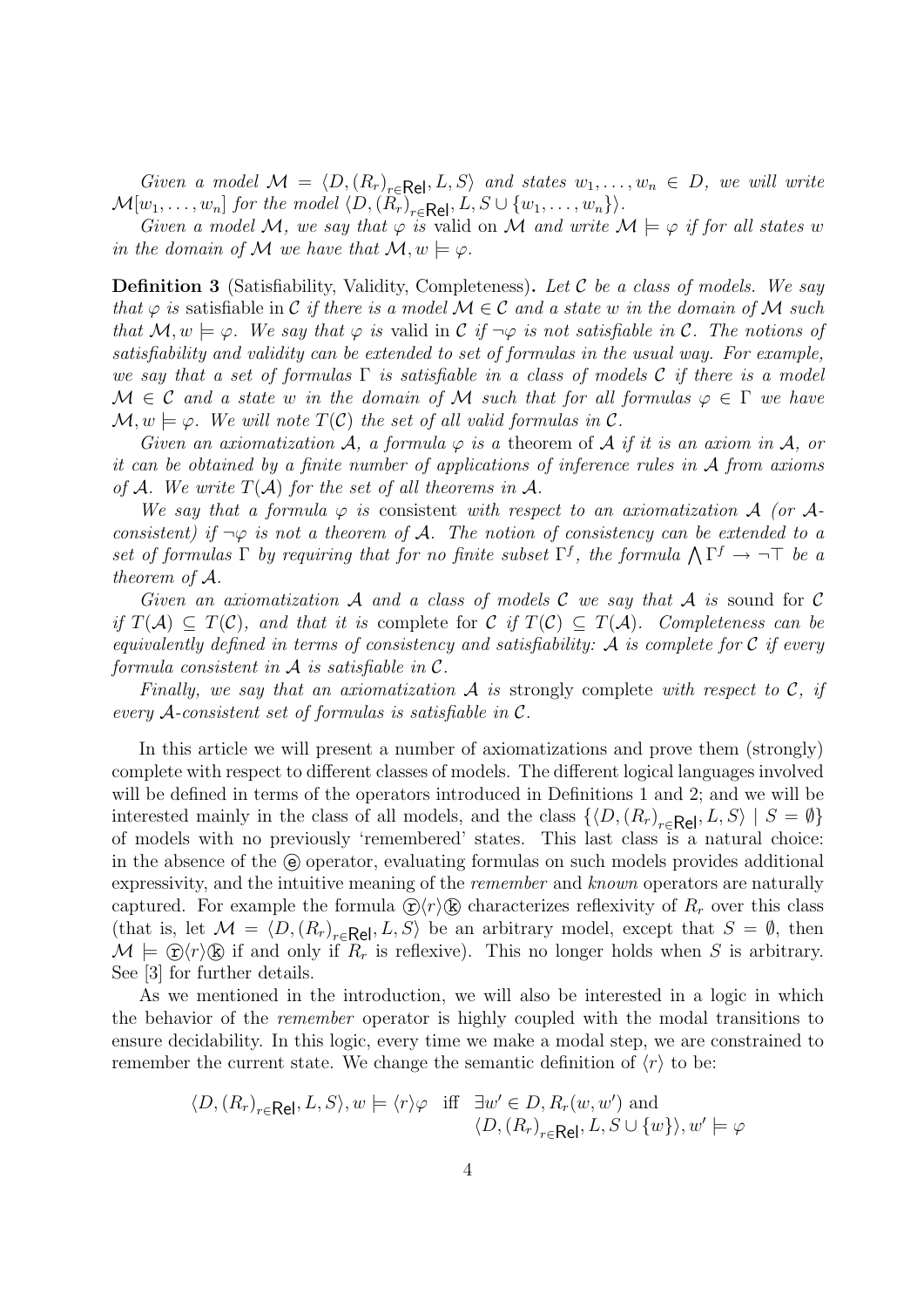Axioms: CT All classical tautologies  $K_{\mathbb{Q}}$   $\mapsto \mathbb{Q}_i(p \to q) \to \mathbb{Q}_i p \to \mathbb{Q}_i q$   $\downarrow$   $\begin{array}{c} \text{Intro} \\ \text{Self-dual}_{\mathbb{Q}} \to \mathbb{Q}_i p \leftrightarrow \neg \mathbb{Q}_i \to \mathbb{Q}_i p \end{array}$  $K_{\mathbb{Q}} \longrightarrow \mathbb{Q}_i(p \to q) \to \mathbb{Q}_i p \to \mathbb{Q}_i q$  $K_{[r]} \longrightarrow [r](p \rightarrow q) \rightarrow ([r]p \rightarrow [r]q) \mid Ref \longrightarrow [0,i]$  $Sym \rightarrow \Box_{ij} \leftrightarrow \Box_{ji}$   $\downarrow \text{}$   $Nom \rightarrow (\Box_{ij} \wedge \Box_{j} p) \rightarrow \Box_{i} p$ Agree ` @j@ip ↔ @ip Back ` hri@ip → @ip Rem  $\vdash \mathbb{Q}_i(\mathbb{C}\varphi \leftrightarrow \varphi[\mathbb{R}/(\mathbb{R}\vee i)])$ Rules:  $MP$  If  $\vdash \varphi$  and  $\vdash \varphi \rightarrow \psi$  then  $\vdash \psi \mid Gen_{[r]}$ If  $\vdash \varphi$  then  $\vdash [r]\varphi$  $Name \qquad \vdash j \to \varphi \text{ then } \vdash \varphi \ (j \text{ not in } \varphi) \mid Gen_{\mathcal{O}} \qquad \text{ If } \vdash \varphi \text{ then } \vdash @_{i}\varphi$ Paste If  $\vdash (\mathbb{Q}_i \langle r \rangle j \land \mathbb{Q}_j \varphi) \rightarrow \psi$  then  $\vdash (\mathbb{Q}_i \langle r \rangle \varphi) \rightarrow \psi$  $(j \neq i$  and j is not in  $\varphi$  or  $\psi$ ) SortedSub<sub>1</sub> If  $\vdash \varphi$  then  $\vdash \varphi$ [p/ $\psi$ ] for any  $p \in \mathsf{Prop}$ SortedSub<sub>2</sub> If  $\vdash \varphi$  then  $\vdash \varphi[i/j]$  for any  $i, j \in \mathsf{Nom}$ The expression  $\varphi[a/b]$  is the result of uniformly replacing all occurrences of a in  $\varphi$  by b.

Figure 1: Axiomatization for  $H\mathcal{L}(\mathbb{Q}, \widehat{\mathbb{r}}, \widehat{\mathbb{R}})$ .

We call this logic  $ML^-$  ( $HL^-$  for the hybrid case). As we proved in [4],  $ML^-(\mathcal{D}, \mathcal{R})$ is decidable and strictly more expressive than  $ML$ .

## 3 Completeness for  $H\mathcal{L}(\mathbb{Q}, \mathbb{T}, \mathbb{R})$

This section is devoted to prove a completeness result for  $H\mathcal{L}(\mathbb{Q}, \mathbb{R})$ . Our axiomatization is shown in Fig. 1. It is an extension of the axiomatization for  $H\mathcal{L}(\mathbb{Q})$  presented in [7].

The axiom characterizing the behavior of the memory operator is Rem. To show soundness of the axiomatization, we only have to look at this new axiom. Intuitively, the axiom says that, when standing in a state named by  $i$ , the act of remembering the current state is equivalent to increase the extension of  $\mathbb{R}$  with i throughout the formula. Formally:

**Lemma 4.** Let M be a model and  $w \in M$  such that  $M, w \models i$ . Then, for all  $v \in M$ ,  $\mathcal{M}[w], v \models \varphi \text{ iff } \mathcal{M}, v \models \varphi(\mathbb{R}/(\mathbb{R} \vee i)).$ 

*Proof.* By induction on  $\varphi$ . For the base case, if  $\varphi$  is a proposition symbol or a nominal, then since  $\varphi = \varphi(\mathbb{R})/(\mathbb{R} \vee i)$  we have  $\mathcal{M}[w], v \models \varphi$  iff  $\mathcal{M}, v \models \varphi$ . For the  $\mathbb{R}$  case we have to prove  $\mathcal{M}[w], v \models (\mathbb{R})$  iff  $\mathcal{M}, v \models (\mathbb{R}) \vee i$ .

 $\Rightarrow$ ) Assume that  $\mathcal{M}[w], v \models \mathbb{R}$ . If  $v = w$ , then  $\mathcal{M}, v \models i$ , and therefore  $\mathcal{M}, v \models \mathbb{R} \vee i$ . If  $v \neq w$ , then  $\mathcal{M}, v \models (\mathbf{k})$ , and hence  $\mathcal{M}, v \models (\mathbf{k}) \vee i$ .

 $\Leftarrow$ ) Let's assume that  $\mathcal{M}, v \models \mathbb{R} \vee i$ . If  $v = w$ , then  $\mathcal{M}[w], v \models \mathbb{R}$ . On the other hand, if  $v \neq w$ , then we know that  $\mathcal{M}[w], v \models \neg i$ , and therefore  $\mathcal{M}, v \models (\mathbb{R})$ . We conclude  $\mathcal{M}[w], v \models (\mathbf{k}).$ 

The conjunction, negation, diamond, @ and remember cases are straightforward, using the inductive hypothesis and the fact that the replacement operation  $[({\bf k})/({\bf k})\vee i]$  distributes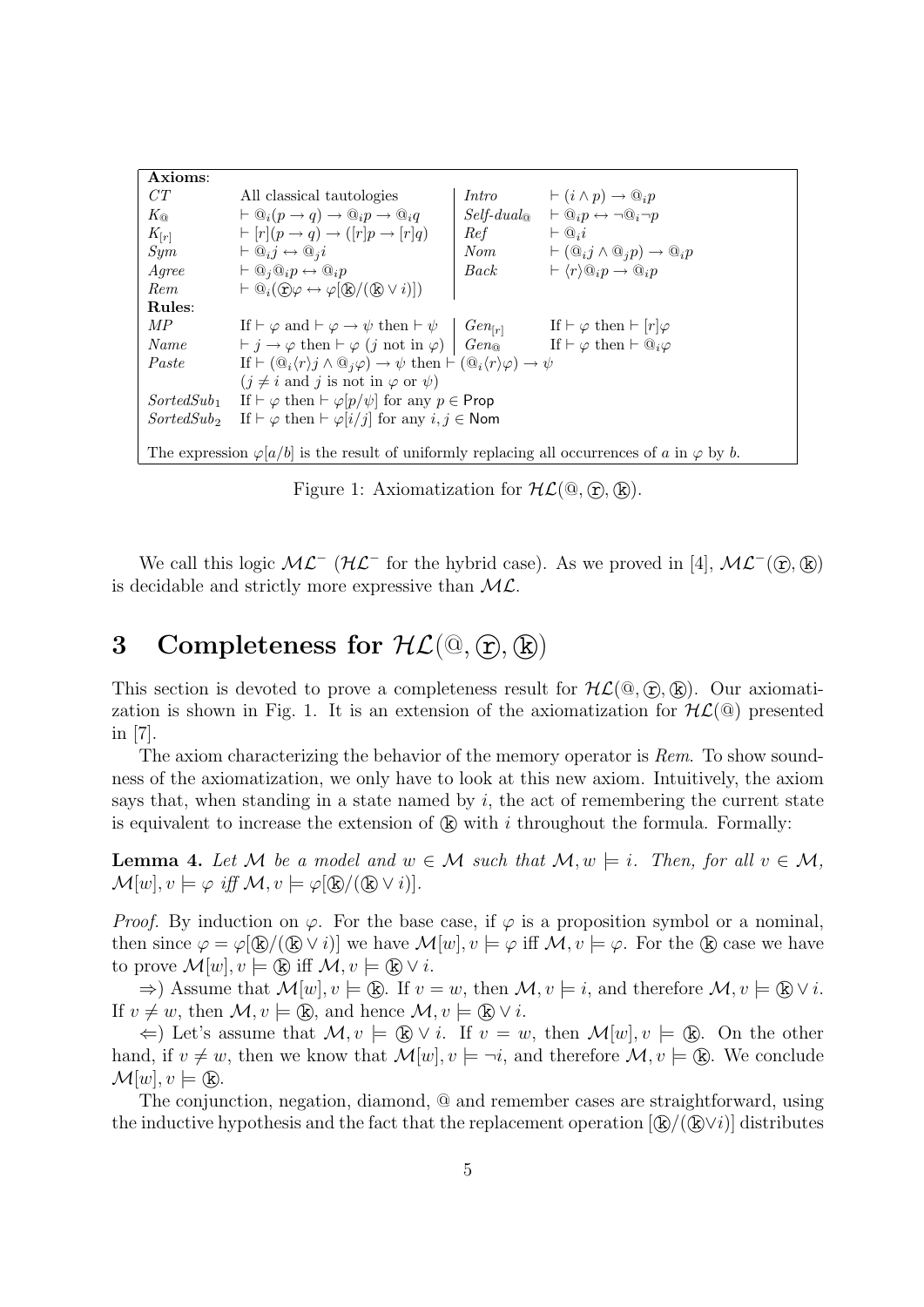over  $\wedge$ ,  $\neg$ ,  $\langle r \rangle$ , @ and  $\hat{r}$ .

Corollary 5. Rem is sound over the class of all models.

*Proof.* Take an arbitrary model M and let  $w \in M$  be such that  $M, w \models i$ . By definition  $\mathcal{M}, v \models \mathbb{Q}_i \cap \varphi$  iff  $\mathcal{M}[w], w \models \varphi$ . Applying the previous lemma, this happens iff  $\mathcal{M}, w \models$  $\varphi[\mathbb{R}/(\mathbb{R}\vee i)]$  iff (by definition)  $\mathcal{M}, v \models \mathbb{Q}_i \varphi[\mathbb{R}/(\mathbb{R}\vee i)]$ .  $\Box$ 

It is worth noting that having nominals in the language is a key feature to describe the  $\hat{\tau}/\hat{\mathbb{R}}$  interaction with modal operators, and the Rem axiom strongly uses this feature. The possibility to identify with a nominal the state in which a remember operation is taking place allows us to fully describe the behavior of this interaction.

We now turn to completeness. We will build a Henkin model using named maximal consistent sets (MCSs) for an arbitrary consistent set (see [7] for further details).

**Definition 6.** An MCS is named if and only if it contains a nominal. We call any nominal belonging to an MCS a name for that MCS. Also, if  $\Gamma$  is an MCS and i is a nominal, then we call  $\{\varphi \mid \mathbb{Q}_i\varphi \in \Gamma\}$  a named set yielded by  $\Gamma$ . Furthermore we say that a model is named if every state in the model is the denotation of some nominal (for all  $w \in D$  there is some nominal i such that  $L(i) = \{w\}$ .

The idea behind the construction presented in [7] is that we can extract all the information we need to build a named canonical model from a single MCS. We start by noting that hidden inside any MCS there is a collection of named MCSs with a number of relevant properties:

**Lemma 7.** Let  $\Gamma$  be an MCS. For every nominal i, let  $\Delta_i$  be  $\{\varphi \mid \mathbb{Q}_i\varphi \in \Gamma\}$ . Then, (i) for every nominal i,  $\Delta_i$  is an MCS that contains i; (ii) for all nominals i and j, if  $i \in \Delta_i$ , then  $\Delta_i = \Delta_j$ ; (iii) for all nominals i and j,  $\mathbb{Q}_i \varphi \in \Delta_j$  iff  $\mathbb{Q}_i \varphi \in \Gamma$ ; and (iv) if i is a name for  $\Gamma$  then  $\Gamma = \Delta_i$ .

Proof. We only sketch the proof, the full details can be found in [7]. Claim (i) can be proved using Ref (to guarantee that  $i \in \Delta_i$ ), Gen<sub>@</sub> and Self-dual<sub>@</sub> (to prove that  $\Delta_i$  is an MCS). Claim (ii) is proved using Sym and Nom, Claim (iii) follows by Agree. And Claim (iv) is obtained by *Intro* and *Self-dual*  $\omega$ .  $\Box$ 

Given a consistent set of formulas  $\Sigma$ , we can always expand it to an MCS  $\Sigma^+$  using the standard Lindenbaum's Lemma. The problem is that nothing guarantees that this MCS will be named. In addition, as we want to extract named MCSs from named sets yielded by  $\Sigma^{+}$ , we have to ensure that there are enough named MCSs to use as existential witnesses during the construction of the Henkin model. Here is where the *Name* and *Paste* rules are useful. Expanding the language with new nominals, the Name rule is going to solve our first problem, and the Paste rule solves the second. We call an MCS Γ pasted iff  $\mathbb{Q}_i(r)\varphi \in \Gamma$ implies that for some nominal j,  $\mathbb{Q}_i(r)$   $\wedge \mathbb{Q}_i\varphi \in \Gamma$ . Name and Paste guarantee that any consistent set of formulas can be extended to a named and pasted MCS.

6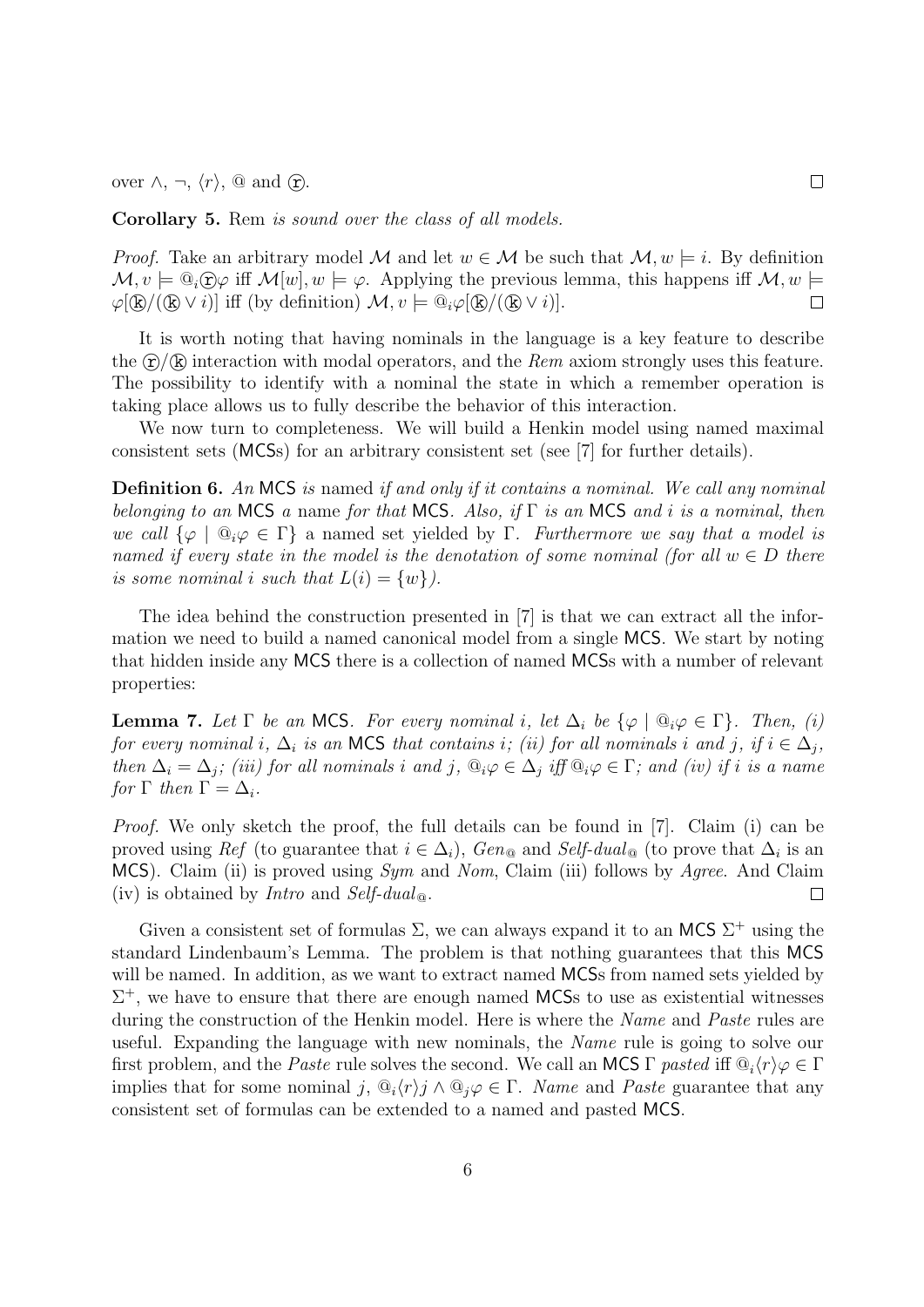**Lemma 8** (Extended Lindenbaum Lemma). Let  $S = \langle$ Prop, Nom, Rel $\rangle$  be a signature, let Nom' be a countably infinite collection of nominals disjoint from Nom, and let  $S'$  be the signature obtained by extending S with Nom'. Then every  $HL(\mathbb{Q}, \mathbb{C}), \mathbb{R}$ )-consistent set of formulas in  $S$  can be extended to a named and pasted MCS in  $S'$ .

Proof. Full details can be found in [7]. The proof follows the standard Lindenbaum's construction with the following modifications. Take a consistent set of formulas  $\Sigma$ , and name it by adding a new nominal  $k$  (use Name to prove consistency). Using an enumeration of all the formulas, we expand  $\Sigma$  step-by-step with a formula that is consistent with the expanded set at each point. Because we want the final MCS to be pasted, at the  $(m+1)$ -th step, when we are considering  $\Sigma^m$  and the formula  $\varphi_{m+1}$ , if  $\Sigma^m \cup {\varphi_{m+1}}$  is inconsistent, we set  $\Sigma^{m+1} = \Sigma^m$ . Else, if  $\varphi_{m+1}$  has the form  $\mathbb{Q}_i\langle r \rangle \varphi$ , we set  $\Sigma^{m+1} = \Sigma^m \cup \{\varphi_{m+1}\} \cup$  $\{\mathbb{Q}_i \langle r \rangle j \wedge \mathbb{Q}_j \langle r \rangle \varphi\}$ , where j is new (relying on the *Paste* rule for consistency). If  $\varphi_{m+1}$ does not have the form  $\mathbb{Q}_i\langle r\rangle\varphi$ , we set  $\Sigma^{m+1} = \Sigma^m \cup \{\varphi_{m+1}\}\$ as usual. Finally, we take the infinite union of all the  $\Sigma^i$ .  $\Box$ 

Now we can define the model we need, using the named sets yielded by a named and pasted MCS.

**Definition 9.** Let  $\Gamma$  be a named and pasted MCS. The named model yielded by  $\Gamma$  is  $\mathcal{M}^{\Gamma} = (D^{\Gamma}, (R^{\Gamma}_{r})_{r \in \mathsf{Rel}}, L^{\Gamma}, S^{\Gamma}).$  Here  $D^{\Gamma}$  is the set of all named sets yielded by  $\Gamma, R^{\Gamma}_{r}(u, v)$ holds iff for all formulas  $\varphi, \varphi \in v$  implies  $\langle r \rangle \varphi \in u$ ,  $L^{\Gamma}(a) = \{w \in W^{\Gamma} \mid a \in w\}$  for any atom a, and  $S^{\Gamma} = \{w \mid \mathcal{R} \in w\}.$ 

Note that  $\mathcal{M}^{\Gamma}$  is a well defined model, since by items (i) and (ii) of Lemma 7,  $L^{\Gamma}$  assigns to every nominal a singleton subset of  $D^{\Gamma}$ . Using the fact that  $\Gamma$  is named and pasted, we can prove the following Existence Lemma

**Lemma 10** (Existence Lemma [7]). Let  $\Gamma$  be a named and pasted MCS, and let  $\mathcal{M} =$  $\langle D, (R_r)_{r \in \text{Rel}}, L, S \rangle$  be the named model yielded by  $\Gamma$ . Suppose  $u \in \mathcal{M}$  and  $\langle r \rangle \varphi \in u$ . Then there is a  $v \in \mathcal{M}$  such that  $R_r(u, v)$  and  $\varphi \in v$ 

Now we are ready to prove the Truth Lemma that will lead us to the desired completeness result. Before that, to treat the  $(F)$  case properly, we have to redefine the complexity of the formulas, to be able to handle the substitutions made by the Rem axiom.

**Definition 11.** We define the complexity of a formula as  $comp(\varphi) = 2(k+1)(r+1)(d+1)$ 1) + v, where k, r and d are the number of occurrences of  $(\mathbf{k})$ ,  $(\mathbf{\hat{r}})$  and  $\langle r \rangle$  respectively, and v is the number of occurrences of all the other possible symbols.

Note that with this definition,  $comp(\mathcal{D}\varphi) > comp(\varphi(\mathbb{R})/(\mathbb{R} \vee i))$ .

**Lemma 12** (Truth Lemma). Let  $M = \langle D, (R_r)_{r \in \mathsf{Rel}}, L, S \rangle$  be the named model yielded by a named and pasted MCS, and let  $u \in D$ . Then, for all formulas  $\varphi, \varphi \in u$  iff  $\mathcal{M}, u \models \varphi$ .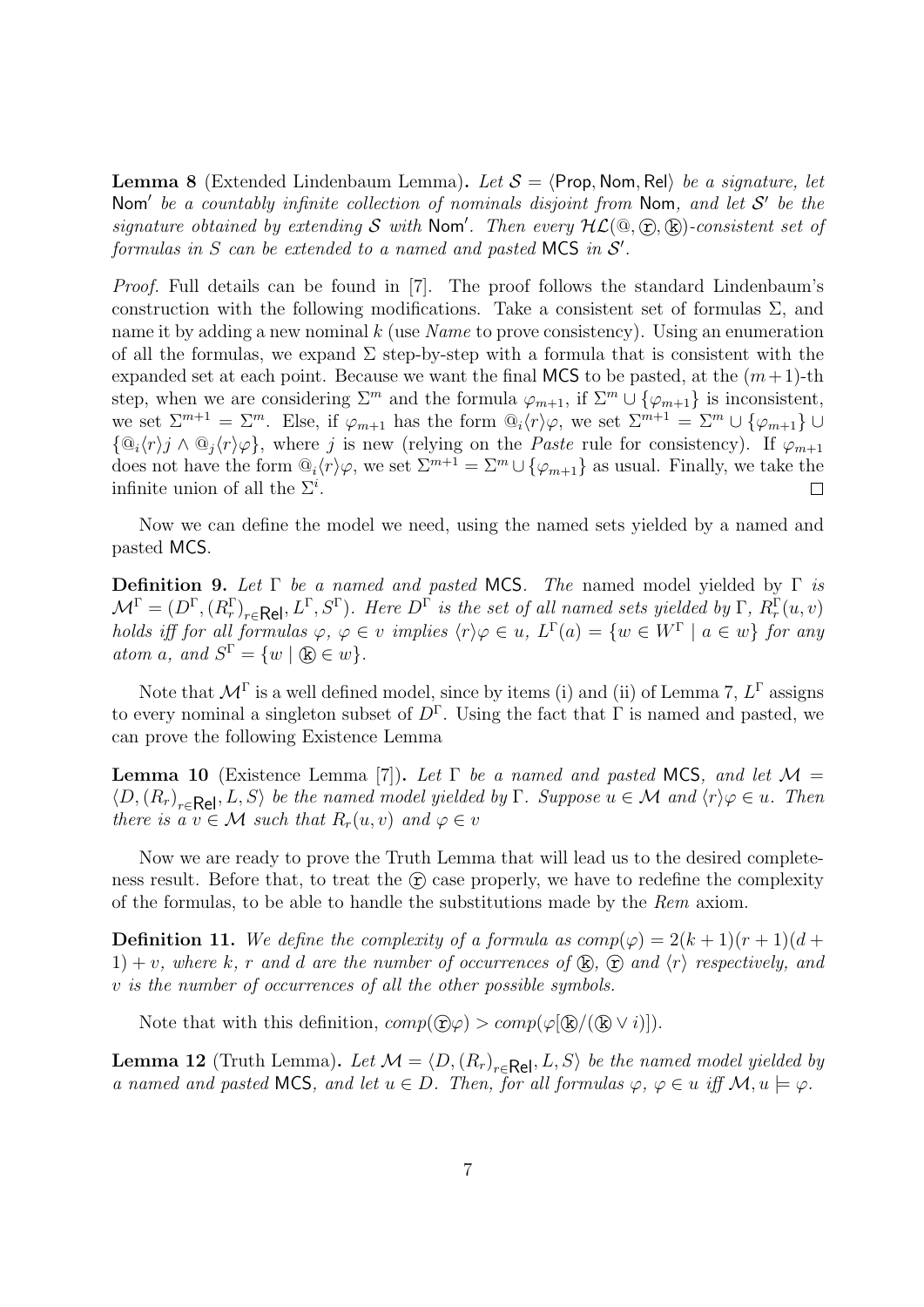*Proof.* By Induction on the structure of  $\varphi$ . The atomic, boolean and modal cases are obvious (the Existence Lemma is used for the modal case, and the  $(k)$  case follows directly from the definition of  $S^{\Gamma}$ ). We analyze the satisfaction operators. Suppose  $\mathcal{M}, u \models \mathbb{Q}_i \psi$ . This happens iff  $\mathcal{M}, \Delta_i \models \psi$  (by items (i) and (ii) of Lemma 7,  $\Delta_i$  is the only MCS containing i, and hence, by the atomic case of the present lemma, the only state in  $\mathcal M$ where i is true) iff  $\psi \in \Delta_i$  (by inductive hypothesis) iff  $\mathbb{Q}_i \psi \in \Delta_i$  (using the fact that  $i \in \Delta_i$  together with Intro for the left-to-right direction and Intro and Self-dual<sub>®</sub> for the right-to-left direction) iff  $\mathbb{Q}_i \psi \in u$  (by Agree).

To finish let's analyze the case for  $\hat{\tau}$ . Given  $u \in M$ , we know that for some nominal *i* we have  $u = \Delta_i$ , so by definition,  $\mathcal{M}, u \models i$  and  $i \in u$ . Suppose  $\mathcal{M}, u \models \bigoplus \psi$ . This happens iff  $\mathcal{M}, u \models \mathbb{Q}_i \widehat{\mathcal{D}} \psi$  (because  $\mathcal{M}, u \models i$ ) iff  $\mathcal{M}, u \models \mathbb{Q}_i \psi[\mathbb{R}/(\mathbb{R} \vee i)]$  (by Corollary 5) iff  $\mathcal{M}, u \models \psi(\mathbb{R}/(\mathbb{R} \vee i))$  (again because  $\mathcal{M}, u \models i$ ) iff  $\psi(\mathbb{R}/(\mathbb{R} \vee i)) \in u$  (by inductive hypothesis) iff  $\mathbb{Q}_i \psi[\mathbb{R}/(\mathbb{Q} \vee i)] \in u$  (because  $i \in u$ , using *Intro* for the left-to-right direction, and Self-dual<sub>®</sub> and Intro for the right-to-left direction) iff  $\mathcal{Q}_i(\hat{\mathbf{r}})\psi \in u$  (by the Rem axiom) iff  $\widehat{\mathbf{r}}$   $\forall \psi \in u$  (because  $i \in u$ , applying again *Intro* and *Self-dual*  $_{\odot}$ ).  $\Box$ 

**Theorem 13** (Completeness for  $HL(\mathbb{Q}, \hat{T}, \hat{R})$ ). Every MCS of formulas in  $HL(\mathbb{Q}, \hat{T}, \hat{R})$ is satisfiable in a countable named model.

*Proof.* Let  $\Sigma$  be a consistent set of formulas from  $H\mathcal{L}(\mathbb{Q}, \Omega, \mathbb{R})$ . We use the Extended Lindenbaum Lemma to expand it to a named and pasted set  $\Sigma^+$  in an extended countable language. Let M be the named model yielded by  $\Sigma^+$ . By item (iv) of Lemma 7, because  $\Sigma^+$  is named,  $\Sigma^+$  is an element in the domain of M. By the Truth Lemma,  $\mathcal{M}, \Sigma^+ \models \Sigma$ . The model is countable because each state is named by some nominal in the extended language, and there are only countably many of these.  $\Box$ 

This establishes strong completeness as desired. But in fact, we have done more. Because our Henkin model is named, we can prove a more general result.

**Definition 14.** If a formula  $\varphi$  contains no propositional symbols (that is, its atoms are nominals or  $(\mathbf{k})$ , we say that  $\varphi$  is  $(\mathbf{k})$ -pure. Furthermore, if  $\varphi$  is a  $(\mathbf{k})$ -pure formula, we say that  $\psi$  is a  $\mathbb{R}$ -pure instance of  $\varphi$  if  $\psi$  is obtained from  $\varphi$  by uniformly substituting nominals for nominals. A formula  $\varphi$  is pure if its atomic subformulas are only nominals.

The axiomatization we presented in Fig. 1 for  $HL(\mathbb{Q}, \hat{\Omega}, \hat{\mathbb{R}})$  has the following property: for any set of pure formulas  $\Pi$ , if P is the logic obtained by adding the formulas in  $\Pi$  as axioms, then P is complete with respect to the class defined by  $\Pi$ <sup>2</sup>. This result can be extended to  $(\mathbf{k})$ -pure formulas for the case of  $\mathcal{HL}_{\emptyset}(\mathbb{Q}, \widehat{\mathbb{C}})$ ,  $(\mathbf{k})$ , the logic obtained over the class  $\{\langle D, (R_r)_{r \in \mathsf{Rel}}, L, S \rangle \mid S = \emptyset\}$  of models with no previously remembered states.

We first state a property that will help us achieve the completeness result for pure axioms.

**Lemma 15.** Let  $\mathcal{M} = \langle D, (R_r)_{r \in \mathsf{Rel}}, L, S \rangle$  be a named model.

<sup>2</sup>These general completeness results are standard in hybrid logics. See [8] for further details.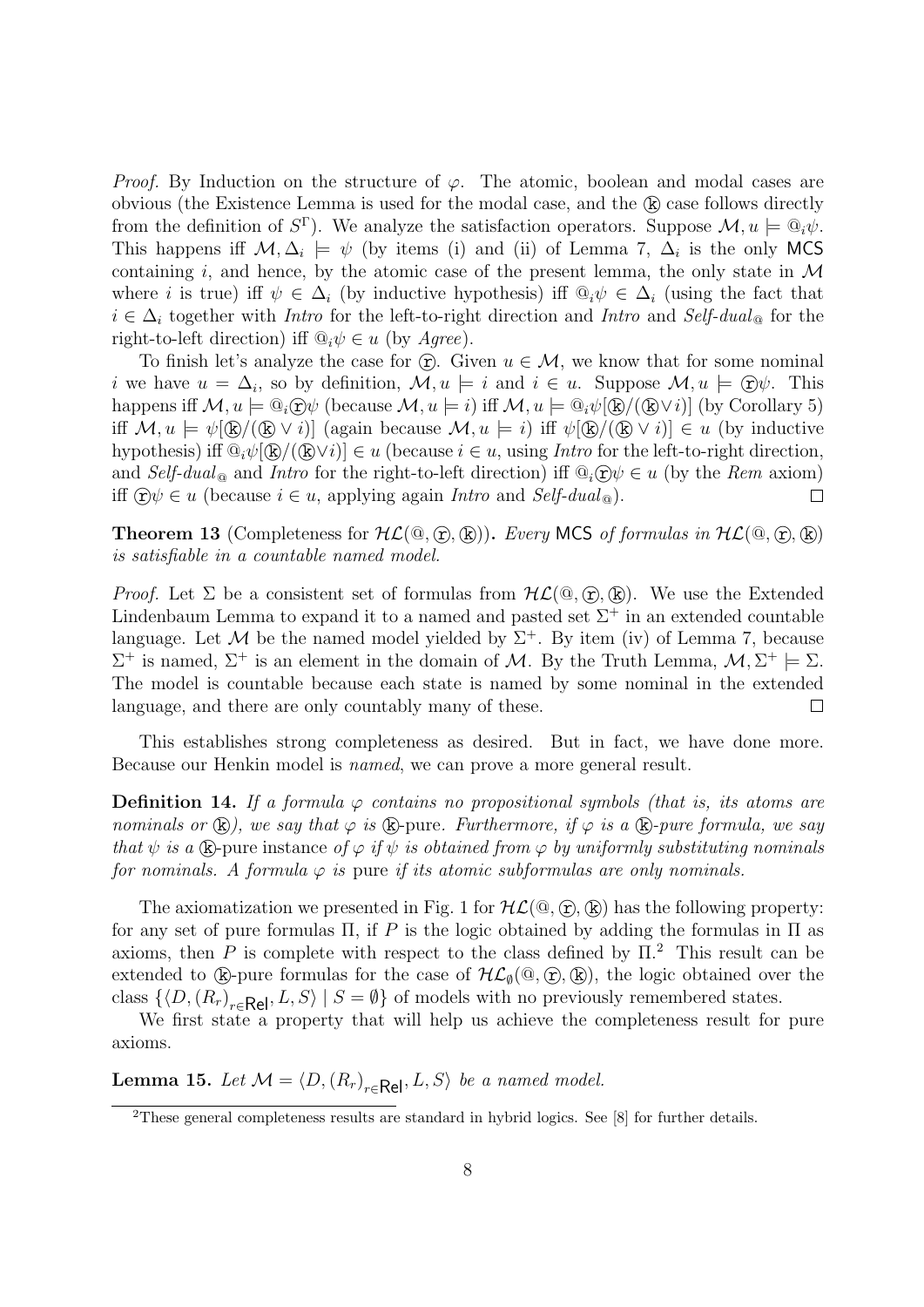- 1. Let  $\varphi$  be a pure formula, and suppose that for all pure instances  $\psi$  of  $\varphi$ ,  $\mathcal{M} \models \psi$ . Then for any L' and S',  $\langle D, (R_r)_{r \in \text{Rel}}, L', S' \rangle \models \varphi$ .
- 2. Let  $S = \emptyset$ ,  $\varphi$  be a  $\mathbb{R}$ -pure formula, and suppose that for all  $\mathbb{R}$ -pure instances  $\psi$  of  $\varphi$ ,  $\mathcal{M} \models \psi$ . Then for any L',  $\langle D, (R_r)_{r \in \textsf{Rel}}, L', S \rangle \models \varphi$ .

*Proof.* We only discuss item 2. Suppose that the hypothesis hold, but for some labeling  $L'$ ,  $\langle D, (R_r)_{r \in \mathsf{Rel}}, L', \emptyset \rangle \not\models \varphi$ . We can take  $\rho$ , a  $\mathbb{Q}_p$ -pure instance of  $\varphi$ , such that  $\rho$  is obtained from  $\varphi$  replacing each nominal i by j, where  $L'(i) = L(j)$ . By an induction on the formula complexity, it is easy to see that  $(D,(R_r)_{r \in \text{Rel}}, L, \emptyset) \not\models \rho$ . This is a contradiction.  $\Box$ 

With the help of Lemma 15, and since we showed that we can build named models from  $\mathcal{HL}(\mathbb{Q}, \mathbb{R})$ -MCSs, a wide range of strong completeness results can be established.

**Theorem 16** ([7]). Let  $\Pi$  be a set of pure formulas and let A be the axiomatization obtained by adding formulas in  $\Pi$  as axioms to the axiomatization shown in Fig. 1. Then, every A-consistent set of formulas is satisfiable in a countable named model in the class defined by  $\Pi$ .

*Proof.* Given an A-consistent set of formulas  $\Omega$ , we can use the Extended Lindenbaum's Lemma to extend it to a named an pasted  $\mathcal{A}\text{-MCS }\Omega^+$ . The named model  $\mathcal{M}^{\Omega}$  that  $\Omega^+$ gives rise to will satisfy  $\Omega$  at  $\Omega^+$ . In addition, as every formula in  $\Pi$  belongs to every A-MCS, we have that  $\mathcal{M}^{\Omega} \models \Pi$ . Therefore, by Lemma 15,  $\mathcal{M}^{\Omega}$  is in the class of models defined by Π.  $\Box$ 

To finish this section, we will discuss an extension of the axiomatization presented above, to characterize  $\mathcal{HL}_{\emptyset}(\mathbb{Q}, \mathbb{C}), \mathbb{R}$ ).

Theorem 17. The system obtained by extending the axiomatization in Fig. 1 with the axiom  $(Empty) \vdash \neg (k)$  is sound and strongly complete for  $H\mathcal{L}_{\emptyset}(\mathcal{Q}, \mathcal{F}), (k)$ .

*Proof.* Soundness of *Empty* is obvious for the class of  $H\mathcal{L}_{\emptyset}(\mathbb{Q}, \widehat{\mathbb{r}}, \widehat{\mathbb{R}})$ -models. The completeness proof is as the one for  $H\mathcal{L}(\mathbb{Q}, \mathbb{R})$ , but in addition, thanks to *Empty*, all maximal consistent sets  $\Delta_i$  are such that  $\neg \mathbb{R} \in \Delta_i$ . Therefore, the final model yielded by  $\Gamma, \mathcal{M}^{\Gamma} = \langle D^{\Gamma}, (R_r^{\Gamma})_{r \in \mathsf{Rel}}, L^{\Gamma}, S^{\Gamma} \rangle$ , is such that  $S^{\Gamma} = \emptyset$ , and thus, it is a  $\mathcal{HL}_{\emptyset}(\mathbb{Q}, \mathbb{Q}, \mathbb{Q})$ . model.  $\Box$ 

**Proposition 18.** For the case of  $H\mathcal{L}_{\emptyset}(\mathbb{Q}, \widehat{\mathbb{r}}, \mathbb{R})$ , the result of adding  $\Pi$ , a set of pure formulas, can be extended to a set  $\Pi$  of  $(\hat{\mathbf{k}})$ -pure formulas

Proof. Trivial, using Lemma 15, and the same proof as in Theorem 17.  $\Box$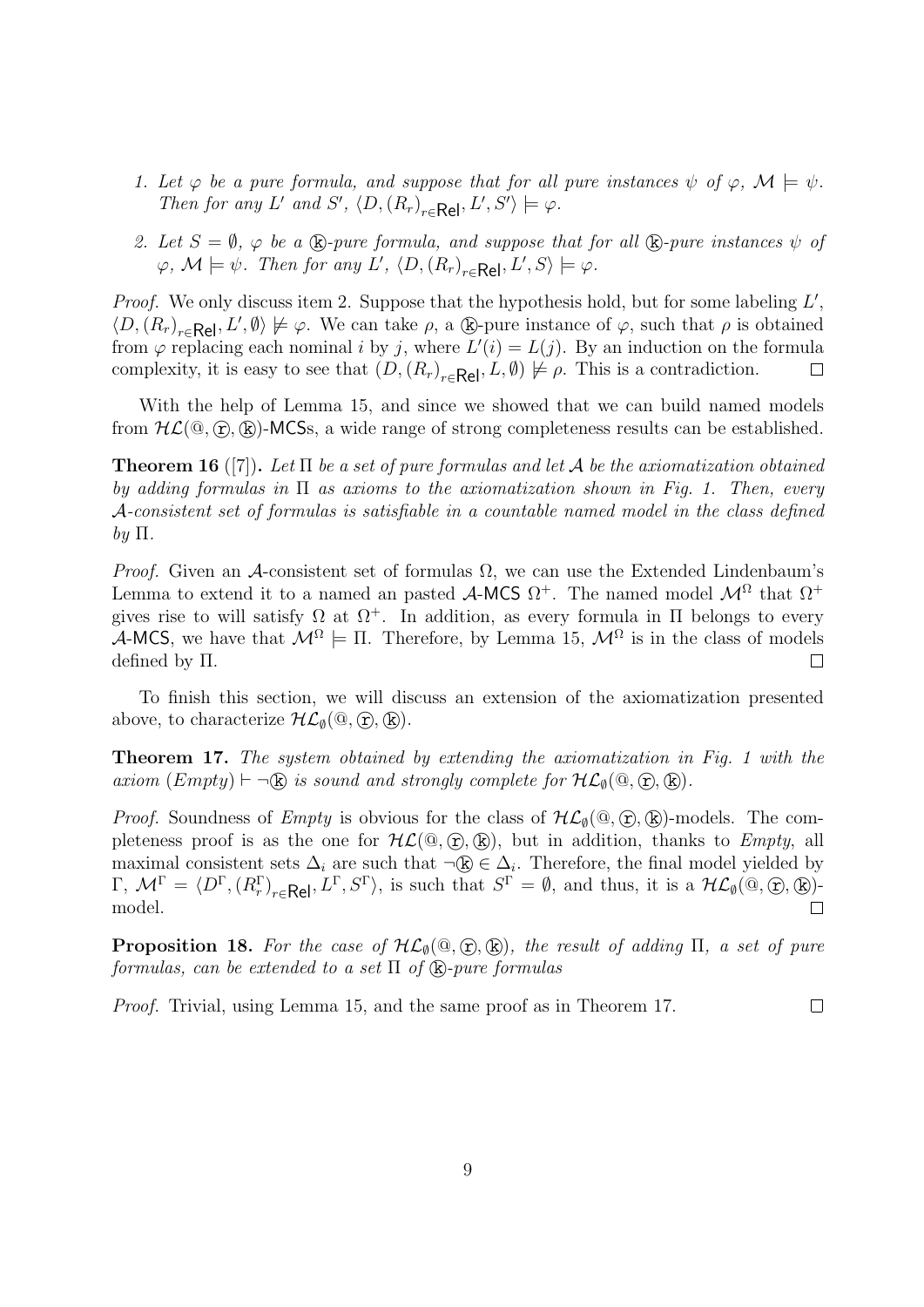# 4 The Case for  $\mathcal{ML}^-(\mathcal{D}, \mathbb{Q})$

We will present a sound and complete axiomatization for  $\mathcal{ML}^-(\mathcal{D}, \mathbb{R})$ . In the previous section we mentioned the importance of nominals to describe the interaction between memory and modal operators. In this section we will show that if we restrict ourselves to the logic in which we are constrained to remember the current state every time we make a modal transition, nominals can be avoided. In this logic we can describe the interaction between  $(F)$  and  $(F)$  at a propositional level. This is not a coincidence. Because this logic has the tree model property [3, 4], we can asume that we evaluate  $\mathcal{ML}^-(\mathcal{D}, \mathbb{R})$ -formulas on trees, and since there are no cycles, the remember operator has no real effect beyond the current state.

Given a formula  $\varphi$ , we define the formula  $\varphi^{\sharp}$  as the result of replacing all the occurrences of  $(\mathbb{R})$  that are in  $\varphi$  at modal depth zero by  $\top$ . Formally:

$$
p^{\sharp} = p \quad p \in \text{Prop}
$$
\n
$$
\textcircled{k}^{\sharp} = \top
$$
\n
$$
(\neg \varphi)^{\sharp} = \neg \varphi^{\sharp}
$$
\n
$$
(\varphi_1 \land \varphi_2)^{\sharp} = \varphi_1^{\sharp} \land \varphi_2^{\sharp}
$$
\n
$$
(\textcircled{F}\varphi)^{\sharp} = \textcircled{F}\varphi^{\sharp}
$$
\n
$$
(\langle r \rangle \varphi)^{\sharp} = \langle r \rangle \varphi
$$

Lemma 19.  $\mathcal{M}, w \models \textcircled{r}\varphi \text{ iff } \mathcal{M}, w \models \varphi^{\sharp}.$ 

*Proof.* We proceed by induction. The case for  $(k)$ , the propositional symbols and boolean connectives are straightforward. We analyze the other cases. For the case  $\varphi = \hat{r}$  $\mathcal{M}, w \models \textcircled{r} \mathfrak{D} \psi \text{ iff } \mathcal{M}, w \models \textcircled{r} \psi \text{ iff (by inductive hypothesis)} \mathcal{M}, w \models \psi^{\sharp} \text{ iff } \mathcal{M}, w \models (\psi^{\sharp})^{\sharp}$ iff (by inductive hypothesis)  $\mathcal{M}, w \models \mathcal{D}(\psi^{\sharp})$  iff  $\mathcal{M}, w \models (\mathcal{D}\psi)^{\sharp}$ . For the case  $\varphi = \langle r \rangle \psi$ .  $\mathcal{M}, w \models \hat{C}(r)\psi$  iff (by definition)  $\mathcal{M}[w], w \models \langle r \rangle \psi$  iff (by definition of  $\langle r \rangle$ ) there is a  $v \in \mathcal{M}, R_r(w, v)$  such that  $\mathcal{M}[w], v \models \psi$  iff (by definition of  $\langle r \rangle$ )  $\mathcal{M}, w \models \langle r \rangle \psi$  iff (by definition of  $\sharp$ )  $\mathcal{M}, w \models (\langle r \rangle \psi)^{\sharp}$ .  $\Box$ 

We are now ready to present the axiomatization. The axiomatization for  $ML^-(\mathcal{D},\mathbb{R})$  (shown in Fig. 2) is an extension of the axiomatization for the basic modal logic [7], plus the axiom  $Rem^- \vdash \textcircled{r}\varphi \leftrightarrow \varphi^{\sharp}$ .

Soundness of Rem<sup>−</sup> follows from Lemma 19. We will prove completeness with respect to the class of acyclic models, and therefore for the class of all models. We will use a stepby-step construction. I.e., instead of building the entire canonical model, we will carry out a stepwise selection from MCSs of the canonical model of  $ML<sup>-</sup>( $\mathcal{D}$ ,  $\mathcal{D}$ )$  as our basic building blocks.<sup>3</sup>

We define  $\mathcal{M}^c = \langle D^c, (R_r^c)_{r \in \mathsf{Rel}}, L^c, S^c \rangle$ , the  $\mathcal{ML}^-(\mathfrak{D}, \mathbb{Q})$  canonical model, in the usual sense (see [7] for details). That is,  $D<sup>c</sup>$  is the set of all maximal consistent sets of formulas

<sup>3</sup>Alternatively, one can take the standard canonical model and then unravel it to obtain a tree, and therefore acyclic, model.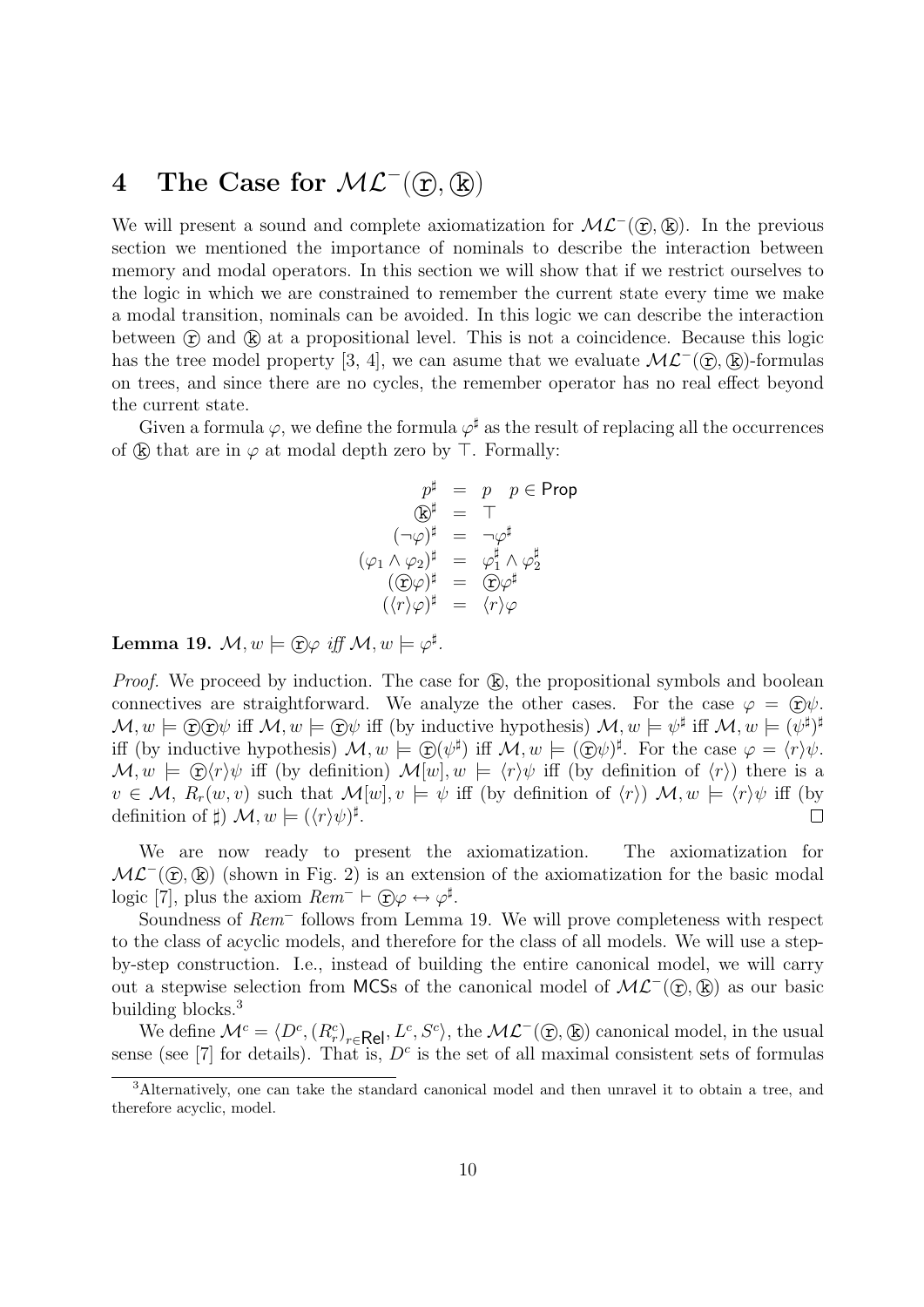| Axioms      |                                                                                    |
|-------------|------------------------------------------------------------------------------------|
| CT          | All classical tautologies                                                          |
|             | $K_{[r]} \longrightarrow [r](p \rightarrow q) \rightarrow ([r]p \rightarrow [r]q)$ |
| $Rem^-$     | $\vdash$ $\overline{(r)}\varphi \leftrightarrow \varphi^{\sharp}$                  |
| Rules:      |                                                                                    |
| MР          | If $\vdash \varphi$ and $\vdash \varphi \rightarrow \psi$ then $\vdash \psi$       |
| $Gen_{[r]}$ | If $\vdash \varphi$ then $\vdash [r]\varphi$                                       |
| Sub         | If $\vdash \varphi$ then $\vdash \varphi[p/\psi]$ for any $p \in \mathsf{Prop}$    |

Figure 2: Axiomatization for  $\mathcal{ML}^-(\mathcal{D}, \mathbb{R})$ .

of  $\mathcal{ML}^-(\mathbb{Q}, \mathbb{Q})$ ,  $R_r^c(\Gamma, \Delta)$  iff for all  $\varphi \in \Delta$ ,  $\langle r \rangle \varphi \in \Gamma$ ,  $\Gamma \in L^c(p)$  iff  $p \in \Gamma$  and  $S^c = \{ \Gamma \mid \varphi \in \Lambda \}$  $(\mathbb{k}) \in \Gamma$ .

**Definition 20.** A network  $\mathcal{N} = \langle N, (R_r)_{r \in \text{Rel}}, v \rangle$  is a triple where N is a countable nonempty set of elements, each  $R_r$  is a binary relation on N, and v is a function that maps elements in N to maximal consistent sets.

We say that a network is coherent if  $(C_1) \bigcup_{r \in \mathsf{Rel}} R_r$  defines an acyclic graph and (C2)  $R_r^c(v(s), v(t))$  for all  $s, t \in N$  such that  $R_r(s, t)$ . A network is saturated if whenever  $\langle r \rangle \psi \in v(s)$  for some  $s \in N$ , then there is a  $t \in N$  such that  $R_r(s,t)$  and  $\psi \in v(t)$ .

We want networks to play the role of models, so we have to check that we have imposed the right conditions on a network to achieve this.

**Definition 21.** Let  $\mathcal{N} = \langle N, (R_r)_{r \in \mathbf{Rel}}, v \rangle$  be a network. We define the induced labeling  $L_{\mathcal{N}}(p) = \{s \in N \mid p \in v(s)\},\;$  the induced set of remembered states  $S_{\mathcal{N}} = \{s \in N \mid p \in v(s)\}$  $k \in V(s)$ , and the induced model  $\mathcal{M}_{\mathcal{N}} = \langle N, (R_r)_{r \in \mathsf{Rel}}, L_{\mathcal{N}}, S_{\mathcal{N}} \rangle$ .  $\mathcal{F}_{\mathcal{N}} = \langle N, (R_r)_{r \in \mathsf{Rel}} \rangle$  is called the underlying frame of  $N$ .

We are now ready to prove a Truth Lemma.

**Lemma 22** (Truth Lemma). Let  $\mathcal{N} = \langle N, (R_r)_{r \in \mathsf{Rel}}, v \rangle$  be a coherent and saturated network. Then, for all  $\varphi$  and  $s \in N$ ,

$$
\mathcal{M}_{\mathcal{N}}, s \models \varphi \text{ iff } \varphi \in v(s).
$$

*Proof.* Before we prove this lemma, let us observe the following property: let  $\mathcal{M} =$  $\langle D, (R_r)_{r \in \mathsf{Rel}}, L, S \rangle$  be an acyclic model, and let  $w, v \in D$  be such that  $R_r(w, v)$ . Then for all formulas  $\varphi$ ,  $\mathcal{M}[w], v \models \varphi$  iff  $\mathcal{M}, v \models \varphi$ .

We now proceed by induction on  $\varphi$ . The propositional case, the  $(\mathbf{k})$  case and the boolean cases are straightforward, given the definition of  $\mathcal{M}_{\mathcal{N}}$ . Let's suppose that  $\mathcal{M}_{\mathcal{N}}$ ,  $s \models \widehat{r}$ This happens iff (by Lemma 19)  $\mathcal{M}_{\mathcal{N}}$ ,  $s \models \psi^{\sharp}$  iff (by inductive hypothesis)  $\psi^{\sharp} \in v(s)$  iff (by  $Rem^-$  axiom)  $\widehat{r}$   $\psi \in v(s)$ .

The  $\langle r \rangle$  case: for the left-to-right direction, if  $\mathcal{M}_{\mathcal{N}}$ ,  $s \models \langle r \rangle \psi$ , then there exists  $t \in \mathcal{N}$ such that  $R_r(s,t)$  and  $\mathcal{M}_\mathcal{N}[s], t \models \psi$ . Therefore,  $\mathcal{M}_\mathcal{N}, t \models \psi$ . By inductive hypothesis,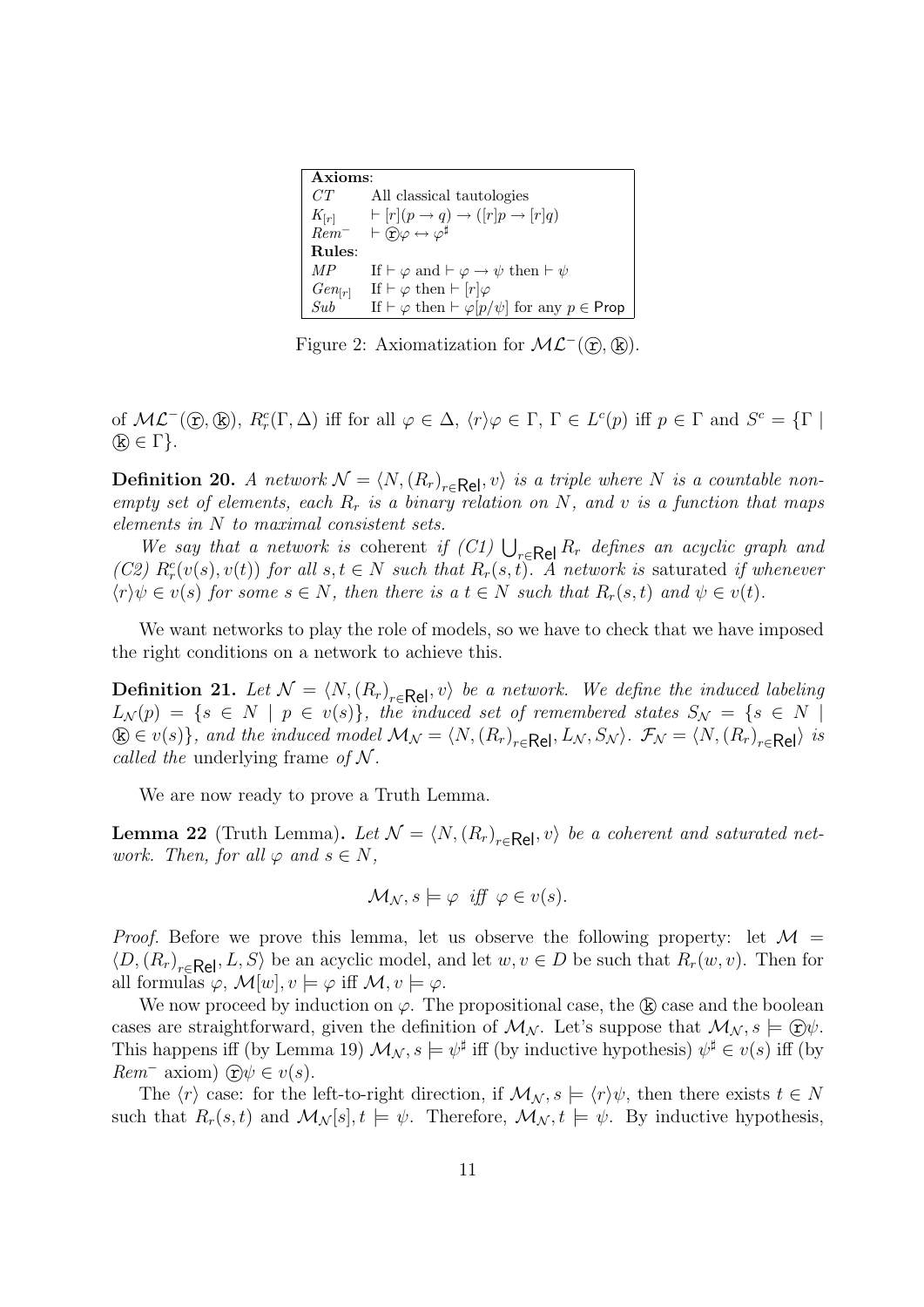$\psi \in v(t)$ . Because the network is coherent, and  $R_r(s,t)$ , then  $R_r^c(v(s), v(t))$ , and we conclude  $\langle r \rangle \psi \in v(s)$ . For the other direction, let's suppose that  $\langle r \rangle \psi \in v(s)$ . Because the network is saturated, there is a  $t \in N$  such that  $\psi \in v(t)$  and  $R_r(s,t)$ . By inductive hypothesis,  $\mathcal{M}_{\mathcal{N}}$ ,  $t \models \psi$ , so  $\mathcal{M}_{\mathcal{N}}[s], t \models \psi$ , and therefore by definition,  $\mathcal{M}_{\mathcal{N}}$ ,  $s \models \langle r \rangle \psi$ .  $\Box$ 

Summing up, we have reduced the problem of finding a model for an MCS  $\Delta$  to a search for a coherent and saturated network for ∆. The idea here is to start with a coherent network and, one step at a time, remove the defects that are preventing the network from being saturated.

**Definition 23.** Let  $N$  be a network. We say that  $N$  has a saturation defect if there is a node  $s \in N$  and a formula  $\langle r \rangle \psi \in v(s)$  such that there is not a  $t \in N$ ,  $R(s,t)$  and  $\psi \in v(t)$ .

Because a coherent network may have saturation defects, we have to say more about what is the meaning of repairing a defect. We are going to *extend* a network with a saturation defect with another where the defect is corrected.

**Definition 24.** Let  $\mathcal{N}_0 = \langle N_0, R_0, v_0 \rangle$  and  $\mathcal{N}_1 = \langle N_1, R_1, v_1 \rangle$  be two networks. We say that  $\mathcal{N}_1$  extends  $\mathcal{N}_0$  if  $\mathcal{F}_{\mathcal{N}_0}$  is a subframe of  $\mathcal{F}_{\mathcal{N}_1}$  and  $v_0$  agrees with  $v_1$  on  $N_0$ .

The following lemma states that a saturation defect of a finite coherent network can always be repaired.

**Lemma 25** (Repair Lemma). Let N be a finite and coherent network with a saturation defect. Then there is a network  $\mathcal{N}'$  extending  $\mathcal N$  without that defect.

*Proof.* Because N has a a saturation defect, there is a node  $s \in N$  and a formula  $\langle r \rangle \psi \in$  $v(s)$  such that there is not a  $t \in N$ ,  $R_r(s,t)$  and  $\psi \in v(t)$ . We define N' as

$$
N' = N \cup \{s'\} \text{ with } s' \notin N
$$
  
\n
$$
R'_r = R_r \cup \{(s, s')\}
$$
  
\n
$$
v' = v \cup \{(s', \Delta)\}
$$

where  $\Delta$  is an MCS containing  $\psi$  such that  $R_r^c(v(s), \Delta)$  (the existence of such  $\Delta$  can be proved through an Existence Lemma similar to Lemma 10). Clearly,  $\mathcal{N}'$  is a coherent network extending  $N$  and does not have the previous defect.  $\Box$ 

Now we can prove the desired strong completeness result. We start with a singleton network, and we extend it step by step to a larger network using the Repair Lemma. We obtain the saturated network we want by taking the union of our sequence of networks.

**Theorem 26.** The axiomatization is strongly complete with respect to the class of  $ML^-(\mathcal{D}, \mathbb{R})$ models.

*Proof.* Let  $S = \{s_i \mid i \in \omega\}$ . Enumerate the potential saturation defects (the set  $S \times$ Forms). Given a consistent set  $\Sigma$ , expand it to an MCS  $\Sigma^+$ . The initial network is  $\mathcal{N}^0$  =  $\langle \{s_0\}, \emptyset, (s_0, \Sigma^+) \rangle$ , which is finite and coherent. Given a network  $\mathcal{N}^i$ ,  $i \geq 0$ , where the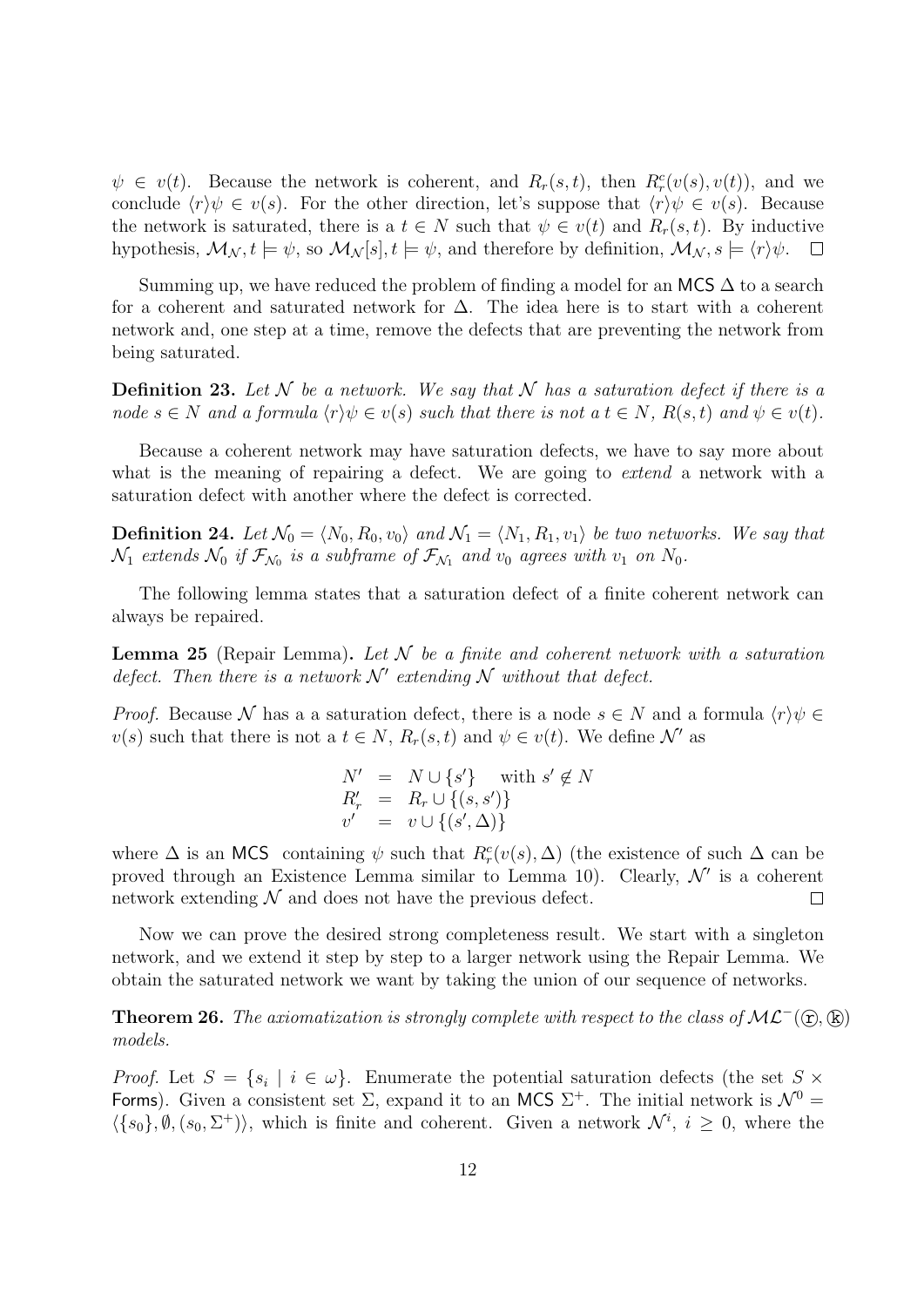minimal saturation defect is D, we define  $\mathcal{N}^{i+1}$  as the extension of  $\mathcal{N}^i$  (following the Repair Lemma) without that defect. If  $\mathcal{N}^i$  has no saturation defects, then  $\mathcal{N}^{i+1} = \mathcal{N}^i$ . Let  $\mathcal{N}^{\omega} = \langle N, (R_r)_{r \in \mathsf{Rel}}, v \rangle$  be:

$$
N = \bigcup_{n \in \omega} N^n \qquad R_r = \bigcup_{n \in \omega} R_r^n \qquad v = \bigcup_{n \in \omega} v^n.
$$

It is clear that  $\mathcal{N}^{\omega}$  is saturated. For suppose not; let d be the minimal saturation defect (with respect to the enumeration) of  $\mathcal{N}^{\omega}$ , say  $d = d_k$ . By construction, there must be an approximation  $\mathcal{N}^i$  of  $\mathcal{N}^{\omega}$  of which d is also a defect. There only can be k defects that are less than d, so d will be repaired before the stage  $k + i$  of the construction. This is a contradiction, so  $\mathcal{N}^{\omega}$  is a coherent and saturated network, and therefore  $\mathcal{M}_{\mathcal{N}^{\omega}}$ ,  $s_0 \models \Sigma$ .

### 5 The Erase Operator

In this section we present an axiomatization for  $HL(\mathbb{Q}, \hat{\Omega}, \hat{\mathbb{R}})$ , (e), taking as a starting point the axiomatization for  $H\mathcal{L}(\mathbb{Q}, \mathbb{F}, \mathbb{R})$  presented in Fig. 1. The first thing we should notice is that the Rem axiom is no longer sound. For example, take the valid formula  $\mathbb{Q}_i(\mathbb{Q}) \setminus i$ and use Rem to conclude  $\mathbb{Q}_i$   $\widehat{\mathbb{C}}(\widehat{\Theta}(\widehat{\mathbb{R}}))$ . This is clearly a contradiction, since after wiping out the memory,  $\mathbb R$  cannot be true. Observe that the problem lays in the interaction between  $\hat{r}$  and  $\hat{e}$ . The replacement operation defined by Rem cannot be carried out throughout the whole formula: it should avoid replacements within the scope of an  $\epsilon$ . More formally, for each formula  $\varphi$  and nominal *i* we define the formula  $\varphi_i^*$  as follows:

$$
p_i^* = p \quad p \in \text{Prop} \cup \text{Nom}
$$
  
\n
$$
\mathbb{Q}_i^* = \mathbb{Q} \vee i
$$
  
\n
$$
(\neg \varphi)_i^* = \neg \varphi_i^*
$$
  
\n
$$
(\varphi_1 \wedge \varphi_2)_i^* = \varphi_1_i^* \wedge \varphi_2_i^*
$$
  
\n
$$
(\mathbb{C} \varphi)_i^* = \mathbb{C} \varphi_i^*
$$
  
\n
$$
(\langle r \rangle \varphi)_i^* = \langle r \rangle \varphi_i^*
$$
  
\n
$$
(\mathbb{Q}_j \varphi)_i^* = \mathbb{Q}_j \varphi_i^*
$$
  
\n
$$
(\mathbb{Q} \varphi)_i^* = \mathbb{Q} \varphi
$$

Analogously to Lemma 4, we can use  $(\cdot)^*$  to characterize the behavior of the  $\circled{r}$  operator and its interaction with the  $\Theta$  operator.

**Lemma 27.** Let M be a model and  $w \in M$  such that  $M, w \models i$ . Then  $M, w \models \n \hat{\mathcal{D}}\varphi$  iff  $\mathcal{M}, w \models \varphi_i^*$ .

This result naturally suggests an axiom Rem' (shown in Fig. 3) that replaces Rem. To characterize the  $\Theta$  operator we should notice first that it behaves globally and that it does not change the evaluation point. This implies that there is no interaction between  $\Theta$  and  $\neg, \wedge, \langle r \rangle$  and  $\heartsuit$ . To describe the interaction between  $\heartsuit$  and  $\frown$  we can again make use of the operation  $(\cdot)^*$ . The detailed axiomatization is in Fig. 3.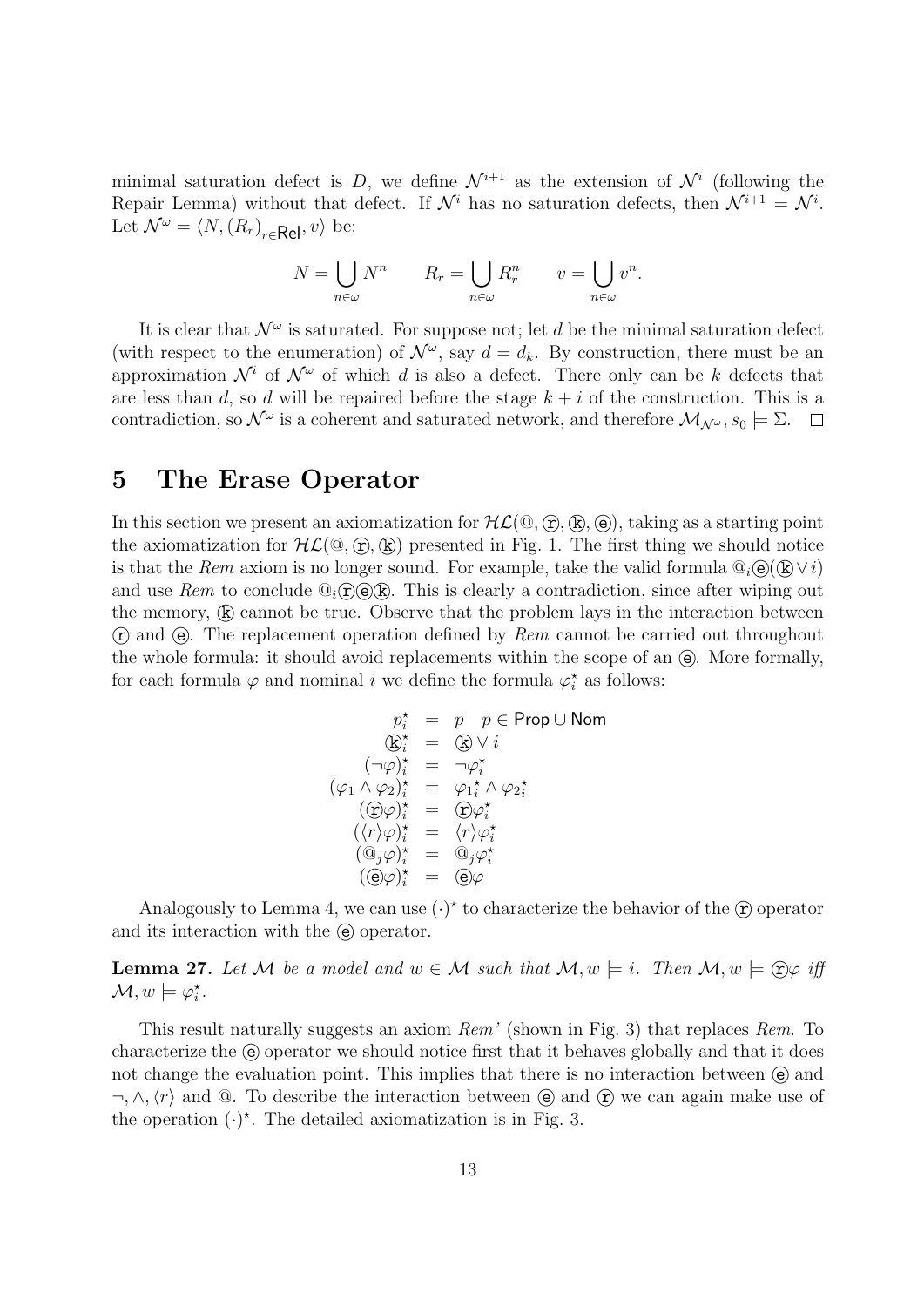| Axioms:                                                                                               |                                                                                                   |  |
|-------------------------------------------------------------------------------------------------------|---------------------------------------------------------------------------------------------------|--|
| All the axioms from $H\mathcal{L}(\mathbb{Q}, \widehat{\mathbf{r}}, \widehat{\mathbf{k}})$ except Rem |                                                                                                   |  |
|                                                                                                       | $Rem' \vdash \mathbb{Q}_i(\mathbb{C})\varphi \leftrightarrow \varphi_i^{\star}$                   |  |
|                                                                                                       | $Erase_1$ $\vdash$ $\odot \neg$ $\circ$                                                           |  |
|                                                                                                       | $\text{Erase}_2$ $\vdash \textcircled{e}s \leftrightarrow s$ $s \in \text{Prop} \cup \text{Nom}$  |  |
| Erase                                                                                                 | $\vdash$ (e) $\neg p \leftrightarrow \neg$ (e)p                                                   |  |
| $Erase_4$                                                                                             | $\vdash \Theta(p \land q) \leftrightarrow (\Theta p \land \Theta q)$                              |  |
| Erase <sub>5</sub>                                                                                    | $\vdash \Theta \langle r \rangle p \leftrightarrow \langle r \rangle \Theta p$                    |  |
| Erase <sub>6</sub>                                                                                    | $\vdash \Theta @_i p \leftrightarrow @_i \Theta p$                                                |  |
| $Erase_7$                                                                                             | $\vdash \mathbb{Q}_i(\mathbb{Q} \mathbb{C}) \varphi \leftrightarrow \mathbb{Q} \varphi_i^{\star}$ |  |
| Rules:                                                                                                |                                                                                                   |  |
| All the rules from $H\mathcal{L}(\mathbb{Q}, \mathbb{Q}, \mathbb{Q})$                                 |                                                                                                   |  |

Figure 3: Axiomatization for  $H(L(\mathbb{Q}, \mathbb{T}), \mathbb{R}), \mathbb{Q})$ .

Soundness of this axiomatization is straightforward. The completeness proof uses the same techniques introduced in Sect. 3. The proof of the Truth Lemma is carried out by induction in the structure of the formula, and the new axioms handle the case for  $\Theta$  by appropriately reducing the complexity.

### 6 Conclusions and Further Work

In this paper we presented several axiomatizations for some members of the memory logic family. We showed how nominals can be an effective tool to achieve completeness: by allowing to describe the precise interaction between  $(\hat{r})$  and  $(\hat{k})$  we could give a completeness result for  $HL(\mathbb{Q}, \mathbb{R})$ . Small variations of this axiomatization leads us to completeness results for other languages, as we showed for  $H\mathcal{L}_{\emptyset}(\mathbb{Q}, \widehat{\mathbb{r}}, \widehat{\mathbb{R}})$  and  $H\mathcal{L}(\mathbb{Q}, \widehat{\mathbb{r}}, \widehat{\mathbb{R}}, \widehat{\mathbb{e}})$ . Our intention was to give the basic techniques to characterize memory operators using nominals, and not to exhaustively list all possible languages. Observe that, for example, the logic  $HL^-(\mathbb{Q}, \mathbb{C}), \mathbb{Q}$  can be easily axiomatized by replacing the *Back* axiom presented in Fig. 1 by  $\vdash \mathbb{Q}_i \langle r \rangle \mathbb{Q}_j \varphi \to \mathbb{Q}_j \varphi[\mathbb{R}/(\mathbb{R} \vee i)]$  (and similarly with the *Paste* rule).

We also showed that nominals are not needed when we add constraints on how  $\langle r \rangle$ interacts with  $\circled{r}$ , giving a completeness result for  $ML^-(\circled{r}, \circled{r})$ . The idea behind this result lays in the fact that  $ML^-(\mathcal{D}, \mathbb{R})$  has the tree model property and hence, we can describe the interaction between  $(F)$  and  $(F)$  at a propositional level, independently of the modal operators.

We have not yet found suitable axiomatizations for certain memory logics. Languages without the tree model property, and which do not have nominals seem to be particularly hard to axiomatize. For example, we have not yet been able to devise complete axiomatizations for  $ML(\mathbb{C}, \mathbb{R})$  and  $ML_{\emptyset}^-(\mathbb{C}, \mathbb{R})$ .

We are also interested in other memory operators, besides the ones presented in this paper. A particularly interesting case is the *forget* operator  $(f)$ , a local version of the erase operator. While the  $\Theta$  operator has a global behavior, setting the memory set S to  $\emptyset$ , we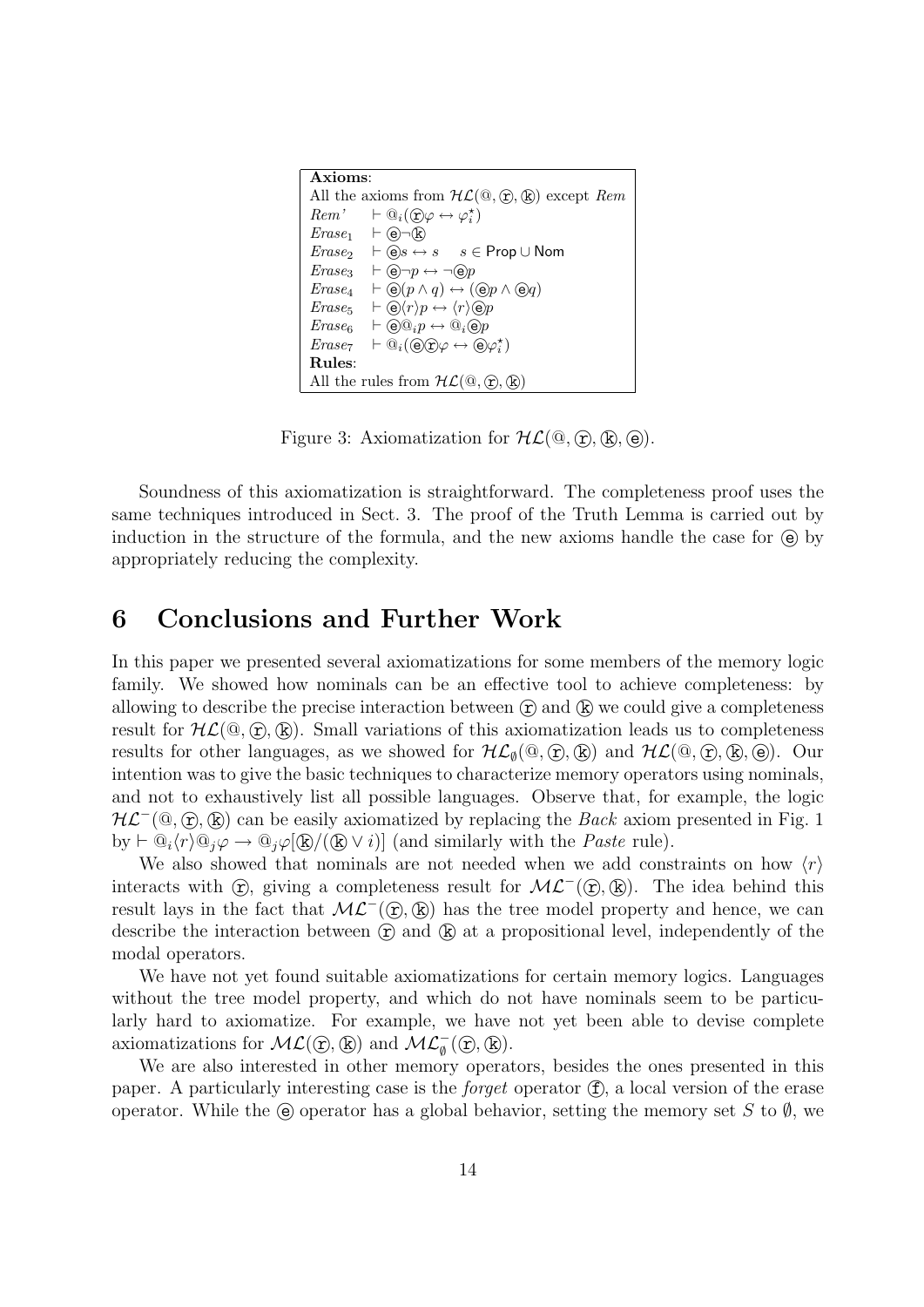could conceive a local version which only eliminates the current point of evaluation from S.

 $\langle D, (R_r)_{r \in \mathsf{Rel}}, L, S \rangle, w \models \text{fD}\varphi \text{ iff } \langle D, (R_r)_{r \in \mathsf{Rel}}, L, S \setminus \{w\} \rangle, w \models \varphi$ 

We have proved that the logic  $HL(\mathbb{Q}, \mathbb{C}, \mathbb{C}, \mathbb{R})$  is strictly more expressive than  $HL(\mathbb{Q}, \mathbb{C}, \mathbb{R}),$ but we don't yet have a complete axiomatization. Even having nominals present in the language, we don't know how to characterize the interaction between  $(\hat{r})$ ,  $(\hat{f})$  and  $(\hat{k})$ .

### References

- [1] R. Alur and T. Henzinger. A really temporal logic. In Journal of the ACM, pages 164–169. IEEE Computer Society Press, 1989.
- [2] C. Areces. Hybrid logics: The old and the new. In Proceedings of LogKCA-07, San Sebastian, Spain, 2007.
- [3] C. Areces, D. Figueira, S. Figueira, and S. Mera. Expressive power and decidability for memory logics. In Logic, Language, Information and Computation, volume 5110 of LNCS, pages 56–68. Springer Berlin / Heidelberg, 2008.
- [4] C. Areces, D. Figueira, S. Figueira, and S. Mera. Expressive power and decidability for memory logics. Journal of Computer and System Sciences, 2008. Submitted. Extended version of [3].
- [5] C. Areces and B. ten Cate. Hybrid logics. In P. Blackburn, F. Wolter, and J. van Benthem, editors, Handbook of Modal Logics. Elsevier, 2006.
- [6] P. Blackburn. Representation, reasoning, and relational structures: a hybrid logic manifesto. Logic Journal of the IGPL, 8(3):339–625, 2000.
- [7] P. Blackburn, M. de Rijke, and Y. Venema. Modal Logic. Cambridge University Press, 2001.
- [8] P. Blackburn and M. Tzakova. Hybrid completeness. Logic Journal of the IGPL, 6(4):625–650, 1998.
- [9] J. Gerbrandy. Bisimulations on Planet Kripke. PhD thesis, University of Amsterdam, 1999. ILLC Dissertation series DS-1999-01.
- [10] E. Harel, O. Lichtenstein, and A. Pnueli. Explicit clock temporal logic. In Proceedings of LICS'90, pages 402–413, 1990.
- [11] T. Henzinger. Half-order modal logic: How to prove real-time properties. In Proceedings of the Ninth Annual Symposium on Principles of Distributed Computing, pages 281–296. ACM Press, 1990.